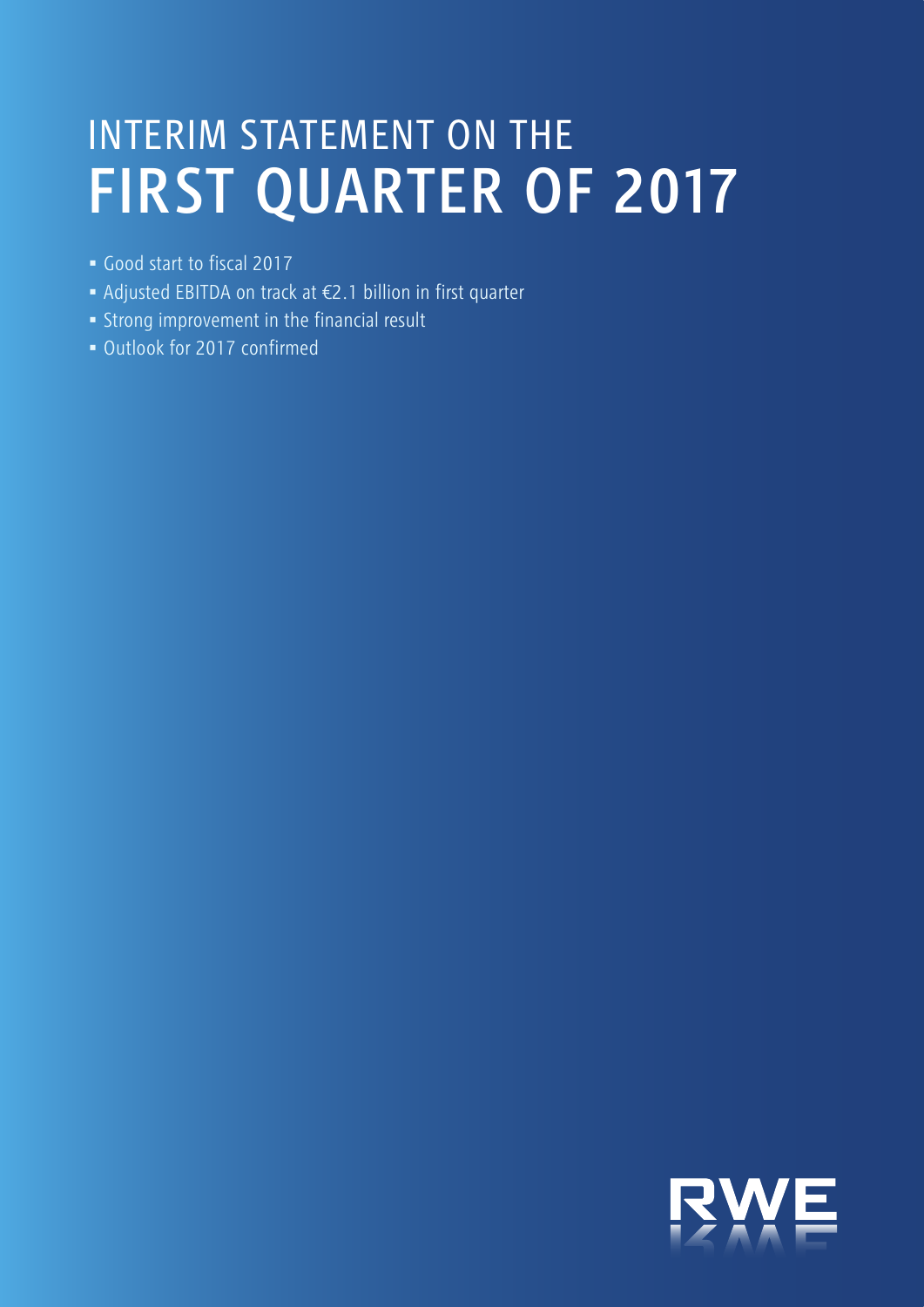## AT A GLANCE

| <b>RWE Group - key figures</b>                      |                    | Jan - Mar   | Jan - Mar         | $+/-$         | Jan - Dec |
|-----------------------------------------------------|--------------------|-------------|-------------------|---------------|-----------|
|                                                     |                    | 2017        | 2016 <sup>1</sup> | $\frac{0}{0}$ | 2016      |
| Power generation                                    | billion kWh        | 57.8        | 57.4              | 0.7           | 216.1     |
| External electricity sales volume                   | billion kWh        | 70.0        | 70.1              | $-0.1$        | 264.6     |
| External gas sales volume                           | billion kWh        | 95.5        | 97.1              | $-1.6$        | 265.1     |
| External revenue                                    | $\epsilon$ million | 13,294      | 13,657            | $-2.7$        | 45,833    |
| <b>Adjusted EBITDA</b>                              | $\epsilon$ million | 2,131       | 2,278             | $-6.5$        | 5,403     |
| <b>Adjusted EBIT</b>                                | $\epsilon$ million | 1,623       | 1,712             | $-5.2$        | 3,082     |
| Income before taxes                                 | $\epsilon$ million | 1,674       | 1,151             | 45.4          | $-5,807$  |
| Net income                                          | $\epsilon$ million | 946         | 860               | 10.0          | $-5,710$  |
| Adjusted net income                                 | $\epsilon$ million | 689         | 838               | $-17.8$       | 777       |
| Earnings per share                                  | €                  | 1.54        | 1.40              | 10.0          | $-9.29$   |
| Adjusted net income per share                       | €                  | 1.12        | 1.36              | $-17.6$       | 1.26      |
| Cash flows from operating activities                | $\epsilon$ million | $-1,133$    | $-2,000$          | 43.4          | 2,352     |
| Capital expenditure                                 | $\epsilon$ million | 391         | 373               | 4.8           | 2,382     |
| Property, plant and equipment and intangible assets | $\epsilon$ million | 282         | 326               | $-13.5$       | 2,027     |
| <b>Financial assets</b>                             | $\epsilon$ million | 109         | 47                | 131.9         | 355       |
| Free cash flow                                      | $\epsilon$ million | $-1,415$    | $-2,291$          | 38.2          | 325       |
|                                                     |                    | 31 Mar 2017 | 31 Dec 2016       |               |           |
| Net debt                                            | $\epsilon$ million | 23,717      | 22,709            | 4.4           |           |
| Workforce <sup>2</sup>                              |                    | 59,122      | 58,652            | 0.8           |           |

1 Some figures adjusted; see commentary on page 2.

2 Converted to full-time positions.

## **Contents**

| Introductory commentary on reporting |    |
|--------------------------------------|----|
| Major events                         |    |
| <b>Business performance</b>          |    |
| Outlook for 2017                     | 13 |

| Interim consolidated financial statements |    |
|-------------------------------------------|----|
| (condensed)                               | 14 |
| Income statement                          | 14 |
| Statement of comprehensive income         | 15 |
| Balance sheet                             | 16 |
| Cash flow statement                       | 17 |
| Statement of changes in equity            | 18 |
| <b>Notes</b>                              | 19 |
| Financial calendar 2017/2018              | 24 |
|                                           |    |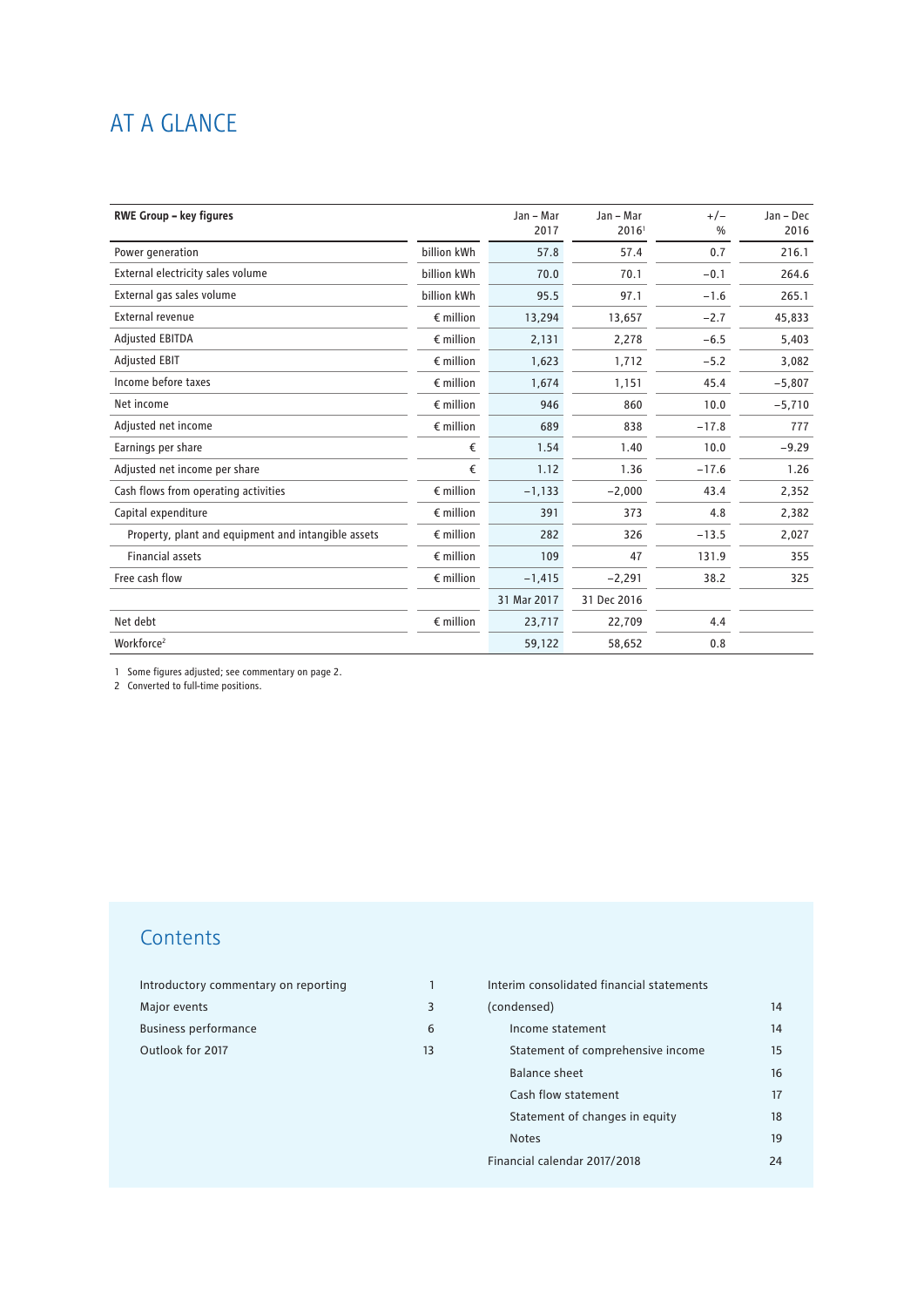## <span id="page-2-0"></span>INTRODUCTORY COMMENTARY ON REPORTING

### **New segment structure from 1 January 2017**

Our financial reporting for 2017 is based on a new segment structure, as 'Conventional Power Generation' has been divided into the segments 'Lignite&Nuclear' and 'European Power'. To ensure the comparability of the 2017 figures to those of the previous year, we have restated the latter in the new structure. Furthermore, we will now refer to the former segment 'Trading/Gas Midstream' as 'Supply&Trading', although this is only a name change and has no impact on the activities of the segment.

As a result of the above adjustments, the Group is structured into the following four segments:

- Lignite&Nuclear: This division covers electricity generation in Germany using lignite and nuclear power, the profitability of which is dependent on the development of wholesale electricity prices. The segment also includes lignite production in the Rhineland, as well as the Hungarian company Mátra, which produces lignite and generates electricity from lignite. RWE has a 50.9 % stake in Mátra. These activities are overseen by RWE Power. This segment also includes our investments in the Dutch nuclear power plant operator EPZ (30 %) and the German company URANIT (50 %), which holds a 33 % stake in Urenco, a uranium enrichment specialist.
- European Power: This is where we report on our electricity generation using gas, hard coal, and biomass in the core markets of Germany, the UK and the Netherlands/Belgium. The segment also includes the 787 MW gas-fired power plant in the western Turkish city of Denizli, in which we hold a 70 % stake, and RWE Technology International, which engages in project management and engineering services. These activities are steered by RWE Generation. This segment also includes some hydroelectric plants in Germany and Luxembourg.
- Supply&Trading: This segment covers the activities of RWE Supply&Trading, which is responsible for trading energy commodities as well as the gas midstream business. It also supplies some large industrial and corporate customers in Germany and neighbouring countries with electricity and gas. RWE Supply&Trading is also responsible for marketing RWE's power generation and the short-term optimisation of power plant dispatch, with the related earnings being reported in the segments 'Lignite&Nuclear' and 'European Power'.
- innogy: This segment bundles the business activities in renewables, grids and retail. It is headed by our subsidiary innogy SE, which was founded on 1 April 2016 and listed on the stock exchange on 7 October 2016. RWE AG has a stake of 76.8 % in the company, and manages it as a financial investment. innogy is a leading European producer of electricity from renewables, in particular wind and hydroelectric power, focusing on Germany, the United Kingdom, Spain, the Netherlands and Poland. The second main area of innogy's business is the operation of distribution networks in Germany (electricity and gas), the Czech Republic (gas), and Slovakia, Hungary and Poland (all three electricity). The supply of electricity, gas and energy solutions forms the third pillar of innogy's business. Here the most important markets are Germany, the Netherlands, Belgium, the United Kingdom, the Czech Republic, Slovakia, Hungary, Poland and a few other Central Eastern European countries. innogy also owns majority stakes in a number of regional utilities in Germany. Moreover, the company has numerous minority interests in utility companies, such as German municipal utilities and the Austrian utility KELAG.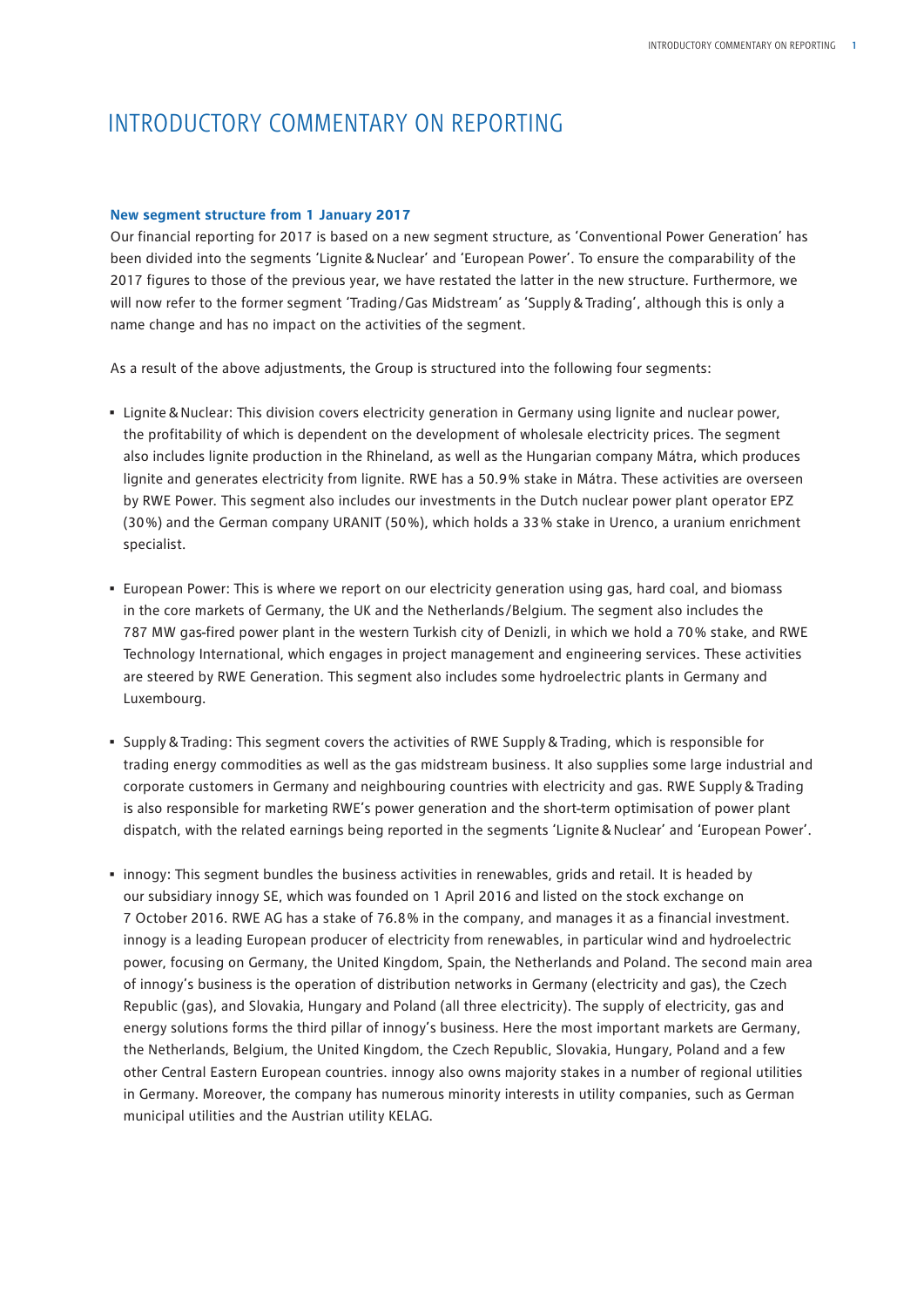Some companies with cross-segment responsibilities, such as the Group parent company RWE AG, are reported in 'Other/Consolidation'. This segment also includes our 25.1 % interest in the German electricity transmission system operator Amprion.

### **Terminological changes**

In July 2016, the guidelines of the European Securities and Markets Authority (ESMA) on the application of alternative performance measures came into force. One goal of these guidelines is to ensure that the basic principles of transparency and comparability are followed when indicators which are not defined in binding terms in accounting standards are used. Amongst other things, they call for the use of unambiguous terms. Against this backdrop, we have changed the term EBITDA to 'adjusted EBITDA' and the term operating result to 'adjusted EBIT'. By doing so, we highlight that important components which are reported in the nonoperating result, have been removed from these indicators. There is no change in content associated with the use of the new terms.

### **Earnings figures for the first quarter of 2016 adjusted retrospectively**

In this interim statement, some of the earnings figures for the first quarter of 2016 deviate from the previously reported figures. The background is as follows: in early July 2015 RWE obtained control over WestEnergie GmbH, which had previously been accounted for using the equity method (now NEW Netz GmbH and NEW Niederrhein Energie und Wasser GmbH). A revaluation of the assets and liabilities transferred, which was conducted as of 31 March 2016 was updated at the end of June 2016. As a result, the figures for the first quarter of 2016 were adjusted retrospectively. The correction led to a decline of €34 million in the adjusted EBITDA of the RWE Group.

### **Forward-looking statements**

This interim statement contains forward-looking statements regarding the future development of the RWE Group and its companies as well as economic and political developments. These statements are assessments that we have made based on information available to us at the time this document was prepared. In the event that the underlying assumptions do not materialise or unforeseen risks arise, actual performance can deviate from the performance expected at present. Therefore, we cannot assume responsibility for the correctness of these statements.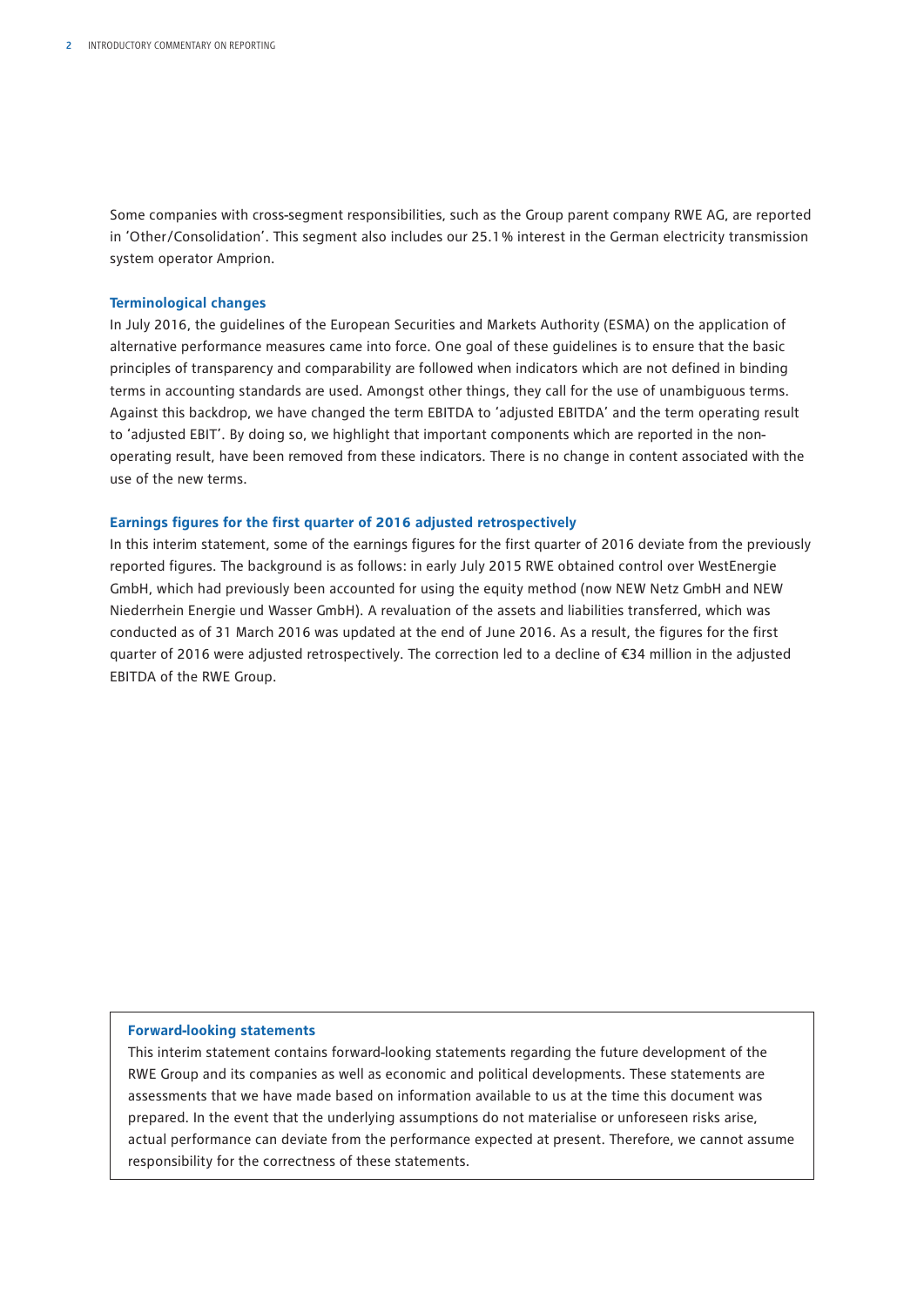## <span id="page-4-0"></span>MAJOR EVENTS

### During the reporting period

### **innogy becomes new guarantor and debtor of RWE's senior bonds**

At the end of February 2017, we successfully completed the legal transfer of our debt from senior bonds to innogy. This transaction had been initiated immediately after the IPO of our subsidiary. As a result, innogy has replaced RWE AG as the guarantor for the public senior bonds and as the debtor for the privately placed bonds. This involved 18 bonds issued in various currencies with a total volume equivalent to €11 billion, making this debt transfer the largest of its kind ever performed by a company in Europe. It was preceded by a vote of the bondholders, as provided for in such cases by the German Act on Debt Securities. Two senior bonds to which the Act could not be applied were transferred by a bond swap in December 2016. In one case, involving a bond with a volume of €500 million maturing in 2037, a small residual amount remained with RWE AG. With completion of the change in the debtor, the corresponding intra-group loans were cancelled or reduced. Further information can be found on page 52 et seq. of the 2016 Annual Report.

### **innogy acquires German solar power and battery specialist Belectric Solar&Battery**

In early January 2017, innogy acquired Belectric Solar&Battery Holding GmbH for a (preliminary) purchase price of €74 million. With this acquisition, our subsidary has become an international supplier of groundmounted solar collectors and storage batteries. Belectric Solar&Battery currently has around 550 employees and is headquartered in the Bavarian town of Kolitzheim. Since its inception in 2001, the company has built more than 280 ground-mounted and roof-mounted solar collectors with a total net installed capacity of over 1.5 GW. Furthermore, the company operates and maintains solar plants with a total capacity of more than 1.0 GW and develops turnkey, large-scale battery storage solutions.

### **Fourth capacity auction in the United Kingdom: all RWE plants qualified**

At the latest auction for the UK capacity market held from 31 January to 3 February 2017, all of the participating RWE plants with secured capacity of 7.9 GW qualified for capacity payments for the period from 1 October 2017 to 30 September 2018. Providers with a total generation capacity of 59.3 GW participated in the auction; plants with capacity of 54.4 GW were successful. However, at £6.95 per kilowatt the amount of the payment is much lower than the level achieved at previous auctions. Since 2014, an annual capacity auction has taken place in the United Kingdom, at which bids are invited for a certain amount of generation capacity. Participants submit a bid in the form of the minimum payment they require to guarantee the availability of their plant. Through the auction process the amount of the capacity payment is determined at which the capacity offered corresponds to the amount of capacity required. The payment amount is awarded to all bidders which submitted bids below or equal to the auction clearing price. Participation at the auctions is voluntary and open to all technologies. However, plants which already receive other forms of subsidies are not eligible to take part. Before 2017 three capacity auctions had been held: the first one in December 2014 related to the period October 2018 to September 2019, while the following auctions covered the subsequent two 12-month periods. As market conditions for UK hard coal-fired power stations had deteriorated in the meantime and the government wanted to avoid supply shortfalls due to the early decommissioning of plants, in 2016 it decided to bring the start of the capacity market forward by one year. Consequently, a fourth auction was held in early 2017.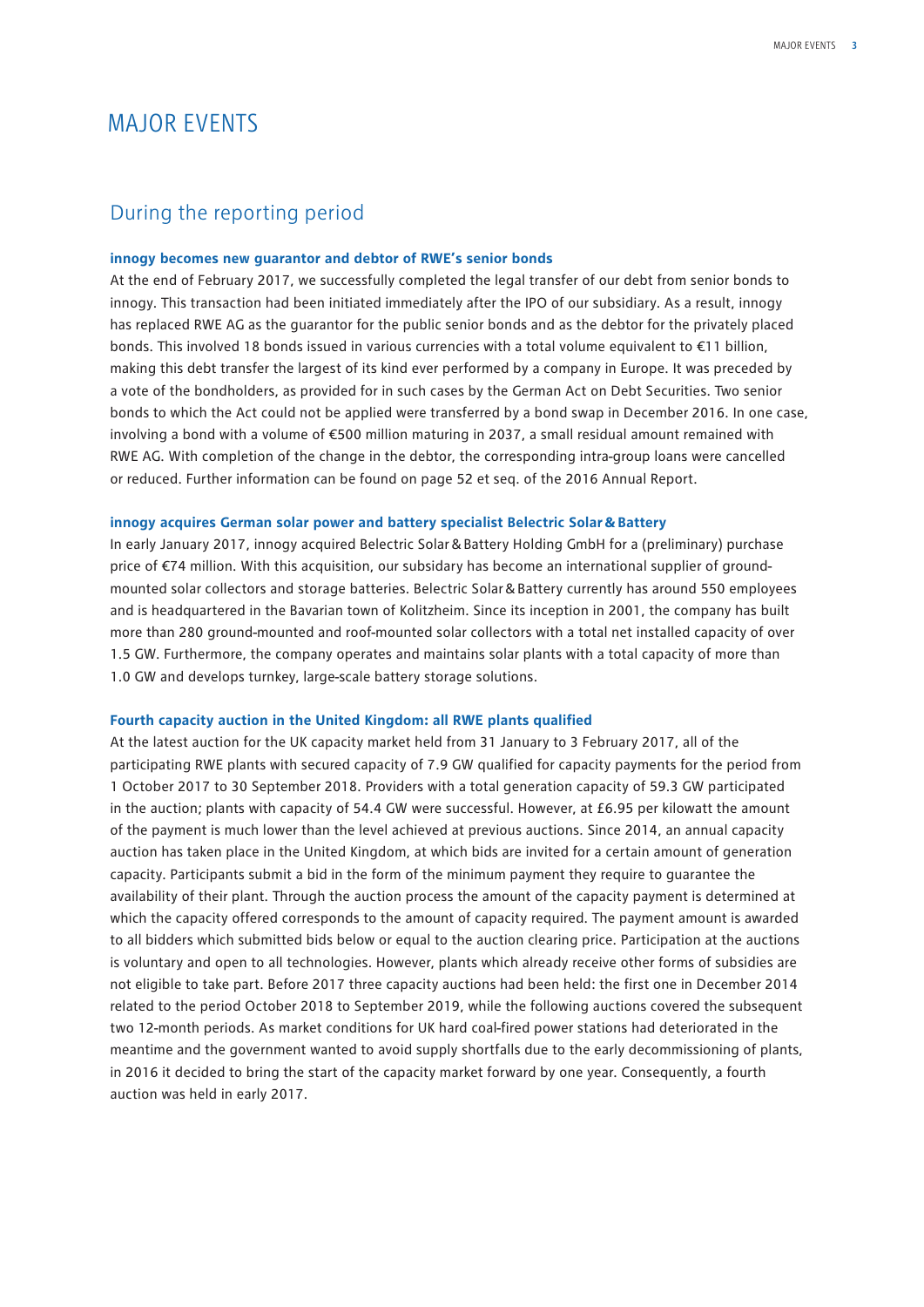### **RWE calls hybrid bond with a volume of CHF 250 million**

In mid-February 2017, we announced that we would redeem our CHF 250 million hybrid bond as of 4 April 2017. In doing so, RWE exercised its right to call the hybrid bond on the first call date. The bond was issued in November 2011 with a coupon of 5.25 % and a theoretical tenor of slightly more than 60 years. Shortly after our announcement, the rating agency Standard&Poor's notified us that it would be completely withdrawing the so-called equity credit for all of our outstanding hybrid bonds, meaning they would no longer recognise one half of the liabilities from these bonds as equity. Although this means that – in Standard&Poor's opinion – we have a higher debt level, the agency left the rating of RWE's senior bonds at BBB- and the rating outlook at 'stable', citing amongst other things the positive effect of the innogy IPO on our financial position.

### **EU Parliament and Environment Council present proposals for emissions trading reform**

In February 2017, the European Parliament and the EU Environment Council presented their ideas about the future design of the European emissions trading system (ETS). The main focus was on aligning the ETS with the European targets for reducing greenhouse gas emissions by 2030. The starting point for this was a draft directive issued on this subject in mid-2015 by the EU Commission. The Council and the Parliament support the Commission's proposal for an annual reduction of 2.2% in the total amount of CO<sub>2</sub> allowances issued during the fourth emissions trading period running from 2021 to 2030. The reduction factor is currently 1.74 %. At the same time, however, they wish to reduce the existing surplus of allowances on the market more quickly than envisaged in the draft directive. Compared to the draft, this will be achieved by annually transferring twice as many surplus allowances as previously planned into the 'market stability reserve'. The reserve was created by the EU in 2015 and will be used from 2019 to allow for more flexible management of the supply of emissions allowances (see 2015 Annual Report, page 33). Furthermore, the Council and Parliament support cancelling allowances from the reserve, even though this did not form part of the draft directive. In relation to the allotment of free emissions certificates to energy-intensive enterprises, they want to take a more generous approach than proposed by the Commission, in order to limit cost disadvantages for industrial companies versus competitors from non-EU countries. While there is broad agreement on the general approach, the Parliament and the Council have differing positions on some details. A joint position will now be reached in negotiations, which will also include the Commission. Experts anticipate that an agreement will be reached by mid-2017, meaning the legislative process could be completed by the end of the year.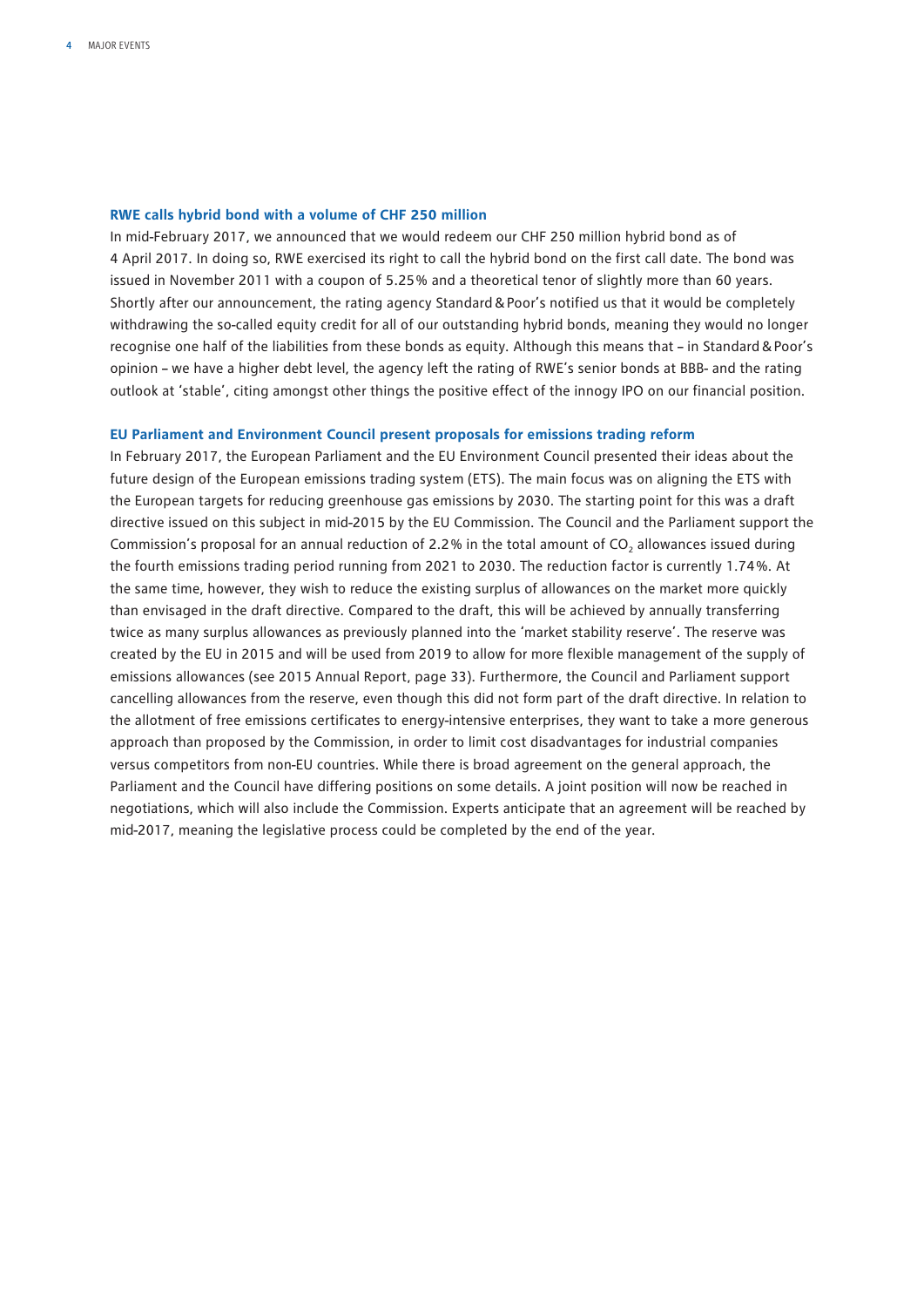### After the reporting period

### **RWE suspends dividend for common shares and pays €0.13 per preferred share**

RWE AG's Annual General Meeting, held on 27 April 2017, approved the dividend proposal of the Executive Board and the Supervisory Board for fiscal 2016 by a large majority. Accordingly, the payment of a dividend for holders of common shares was suspended, while holders of preferred shares received the preferred share of profit of €0.13 per share as stipulated by the Articles of Incorporation. The distribution amounted to €5 million for the total number of 39,000,000 preferred shares. The resolution on the appropriation of disposable profit reflects the significant financial burdens resulting from the transfer to the new public nuclear energy fund in mid-2017 (see 2016 Annual Report, page 34). We do, however, intend to once again begin paying dividends to holders of common shares next year. For fiscal 2017, we are targeting a dividend of €0.50 per common and preferred share. The goal is to maintain at least this level in subsequent years as well.

### **innogy pays dividend of €1.60 per share**

innogy SE's Annual General Meeting, held on 24 April 2017, approved the payment of a dividend of €1.60 per share for fiscal 2016. Taking as a basis the adjusted net income earned by innogy in fiscal 2016, this represents a payout ratio of 79 %. RWE AG holds 426,624,685 innogy shares and received €683 million.

### **Fitch confirms BBB rating for RWE and raises outlook to 'stable'**

The rating agency Fitch updated its credit rating for RWE in early April. It confirmed the BBB rating for senior bonds and raised the outlook from 'negative' to 'stable'. As a result, Fitch continues to rate us one notch better than Moody's and Standard&Poor's. While the latter two agencies analyse the RWE Group as a whole, the analysis by Fitch refers to RWE 'stand-alone', i.e. the operations remaining at RWE AG, plus innogy's dividend payment.

### **European Union tightens threshold values for emissions of airborne pollutants**

At the end of April, the EU Member States agreed on new regulations limiting emissions of airborne pollutants by power plants. For the most part, these European requirements, which will have to be fulfilled by existing power stations from 2021, are reasonable and implementable. With regard to nitrogen oxides and mercury, however, they exceed what is currently technically feasible. The European regulations will formally enter into force in the summer, after which they will be transposed into national law. In Germany, this will occur with an amendment of the 13th Federal Emissions Control Ordinance. The EU guidelines allow national governments leeway in setting their own thresholds. We hope that in addition to technical and economic feasibility German policymakers will also take into consideration the need for a secure supply of electricity. Only after the Ordinance is amended will we be able to assess the consequences for our portfolio. It is possible that we will be required to undertake significant retrofitting or shut down some plants early.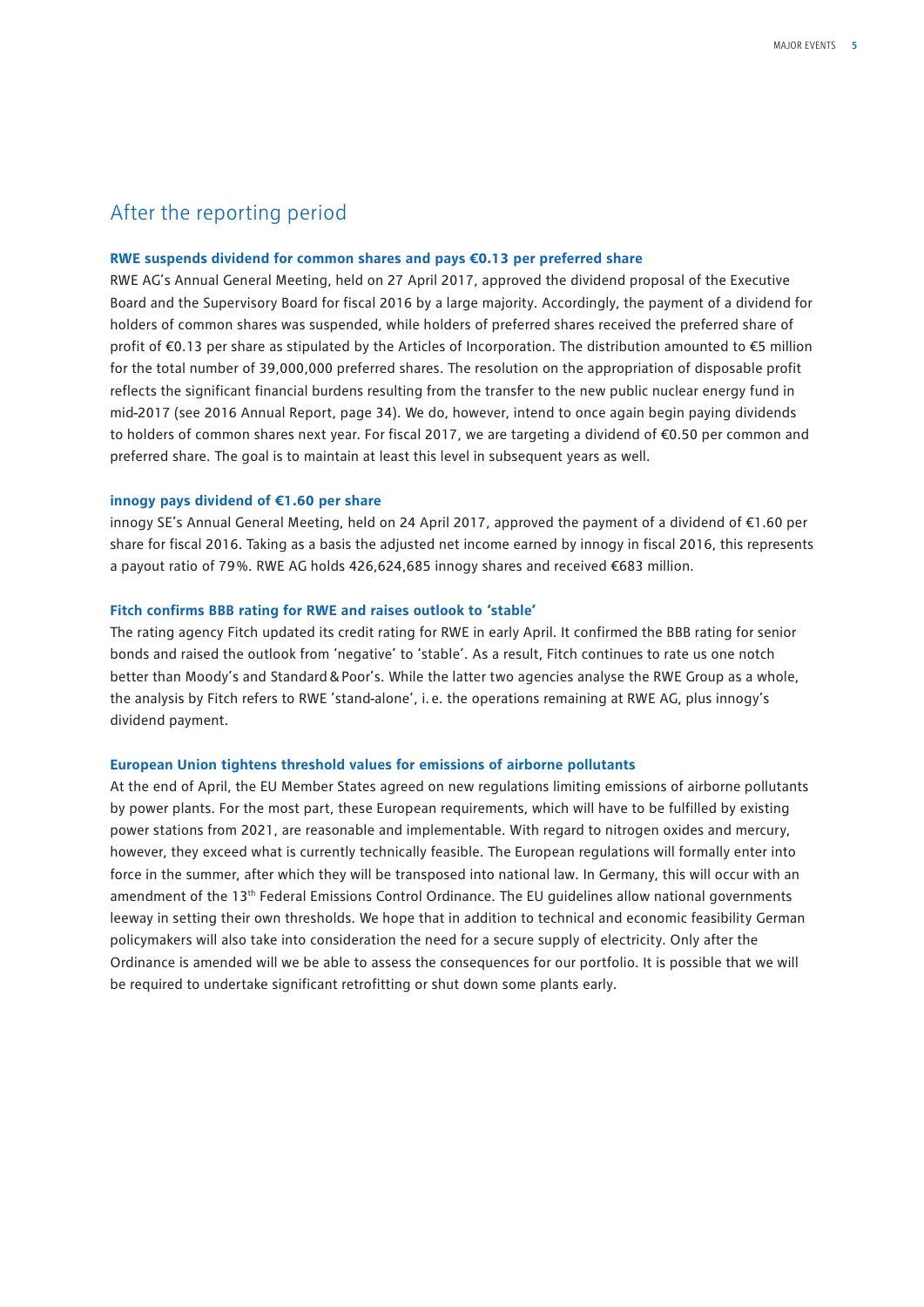## <span id="page-7-0"></span>BUSINESS PERFORMANCE

### **External revenue down 3 % year on year**

During the first quarter of 2017, the RWE Group generated €13,294 million in external revenue. This figure includes taxes on natural gas and electricity. Compared to the same period of the previous year, our revenue declined by 3 %. The main cause of this was customer losses at innogy's UK and Dutch retail business. Furthermore, there was a decline in revenue from selling on electricity which operators of renewable plants feed into innogy's German distribution network. The reason for this was that producers are increasingly marketing their green power directly to supply companies or using it themselves. Another factor behind the decline in revenue was that sterling depreciated versus the euro, weakening from €1.28 to €1.17 on average, resulting in lower revenue from the United Kingdom after conversion into euros. One positive influence on sales was that RWE Supply&Trading sold less electricity from RWE power plants to the Group's own supply companies and more to external parties. At innogy, additional revenue was generated by the increase in electricity and gas supply volumes in business with German distributors. In Germany and the Czech Republic, the company also boosted its sales to residential and commercial customers.

| <b>External revenue</b><br>$\epsilon$ million         | Jan - Mar<br>2017 | Jan - Mar<br>2016 | $+/-$<br>$\frac{0}{0}$ | Jan - Dec<br>2016 |
|-------------------------------------------------------|-------------------|-------------------|------------------------|-------------------|
| Lignite & Nuclear                                     | 281               | 269               | 4.5                    | 1,193             |
| European Power                                        | 214               | 205               | 4.4                    | 774               |
| Supply & Trading                                      | 1,267             | 911               | 39.1                   | 3,646             |
| innogy                                                | 11,523            | 12,250            | $-5.9$                 | 40,149            |
| Other/Consolidation                                   | 9                 | 22                | $-59.1$                | 71                |
| <b>RWE Group</b>                                      | 13,294            | 13,657            | $-2.7$                 | 45,833            |
| Natural gas tax/electricity tax                       | 762               | 829               | $-8.1$                 | 2,243             |
| RWE Group (excluding natural gas tax/electricity tax) | 12,532            | 12,828            | $-2.3$                 | 43,590            |

| Internal revenue<br>$\epsilon$ million | Jan - Mar<br>2017 | Jan - Mar<br>2016 | $+/-$<br>$\frac{0}{0}$ | Jan – Dec<br>2016 |
|----------------------------------------|-------------------|-------------------|------------------------|-------------------|
| Lignite & Nuclear                      | 763               | 945               | $-19.3$                | 3,489             |
| European Power                         | 1,350             | 1.276             | 5.8                    | 4,732             |
| Supply & Trading                       | 5,065             | 5,369             | $-5.7$                 | 15,734            |
| innogy                                 | 591               | 526               | 12.4                   | 1,811             |

| <b>Adjusted EBITDA</b><br>$\epsilon$ million | Jan - Mar<br>2017 | Jan - Mar<br>2016  | $+/-$<br>$\frac{0}{0}$ | Jan – Dec<br>2016 |
|----------------------------------------------|-------------------|--------------------|------------------------|-------------------|
| Lignite & Nuclear                            | 213               | 406                | $-47.5$                | 1,079             |
| European Power                               | 167               | 148                | 12.8                   | 377               |
| Supply & Trading                             | 146               | 167                | $-12.6$                | $-139$            |
| innogy                                       | 1,617             | 1,555              | 4.0                    | 4,203             |
| Other/Consolidation                          | $-12$             |                    | -                      | $-117$            |
| <b>RWE Group</b>                             | 2,131             | 2,278 <sup>1</sup> | $-6.5$                 | 5,403             |

1 For information on the difference compared to the figure from the interim statement for the first quarter of 2016, see page 2.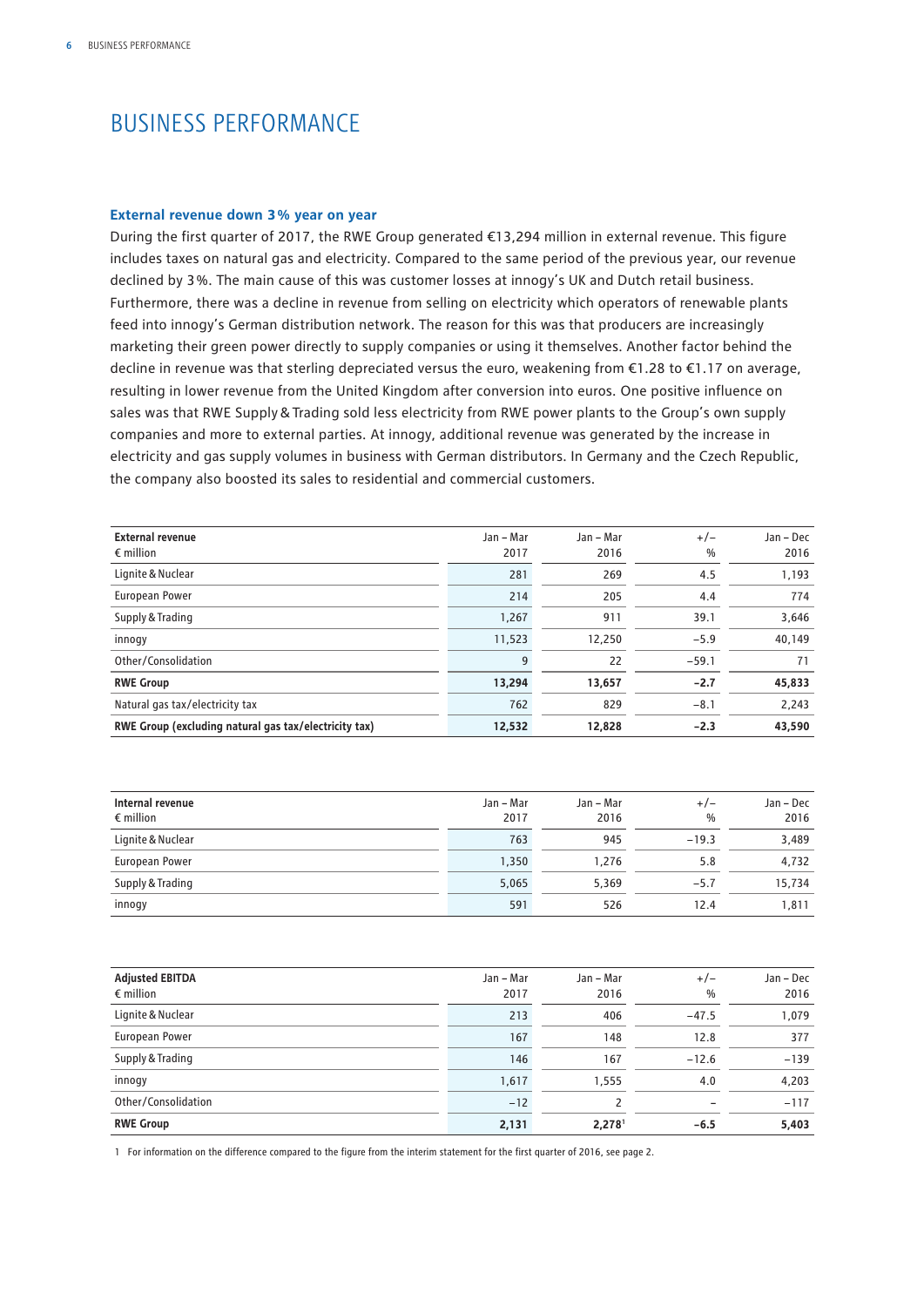### **Adjusted EBITDA of €2.1 billion in line with expectations**

During the reporting period we recorded adjusted earnings before interest, taxes, depreciation and amortisation (adjusted EBITDA) of €2,131 million. This is 6 % less than in the same period last year. The main reason for this was declining generation margins. Furthermore, innogy faced additional burdens in its UK retail business, although this was mitigated by significantly lower expenses for the operation and maintenance of distribution networks.

The following developments were seen in the segments:

- Lignite&Nuclear: Adjusted EBITDA declined by 48 % to €213 million, primarily because we realised lower wholesale prices for electricity produced by our lignite-fired and nuclear power plants compared to 2016. We had already sold forward almost all of the production of these plants in previous years. Another negative factor was that our nuclear power plants produced less electricity than in 2016, due to temporary shutdowns. Additionally, unfavourable weather conditions hindered lignite production at our Hungarian subsidiary Mátra. We were only able to partially offset these declines in earnings by pushing ahead vigorously with our efficiency-enhancement programme.
- European Power: During the reporting period, this division recorded adjusted earnings of €167 million. We therefore exceeded the figure for the previous year by 13 %, even though margins on the sale of electricity from our gas and hard coal-fired power stations also declined. This rise in earnings stemmed from the additional revenue generated from short-term commercial optimisation of our power plant dispatch. Efficiency-enhancing measures also had a positive effect.
- Supply&Trading: This division's adjusted EBITDA amounted to €146 million, down 13 % on the previous year's figure. Although the trading business started the year quite strongly, as anticipated we were unable to match the extremely robust performance seen in the first quarter of 2016. Moreover, in early 2016 we recorded a profit on the sale of the hard coal-fired Lynemouth power plant in the UK.
- innogy: Our subsidiary increased its adjusted EBITDA by 4 % to €1,617 million. In the grid business, it profited from declining operating and maintenance costs; furthermore, the result for the previous year had still been burdened by the formation of provisions for old-age part-time employment measures. By contrast, the result for renewables deteriorated, in part because wind levels were weaker than in 2016 and electricity generation therefore declined. In addition, the previous year's result was improved by capital gains from the sale of small run-of-river power plants on the Upper Ruhr river. The result of innogy's retail division was also lower than last year. This was mainly due to the UK business, which is managed by innogy's subsidiary npower. Competitive pressure is extremely intense in this market. Consequently, customers switched supplier or could only be retained by offering them contracts with more favourable terms. In addition, npower had to deal with a rise in up-front costs. An increase in our standard tariffs for electricity and gas which came into effect from mid-March was unable to compensate for this during the first quarter. A positive effect was felt from cost-cutting measures taken as part of the restructuring of the UK retail business which started in early 2016. innogy also profited from efficiency enhancing measures outside of the UK, in particular in the core market of Germany.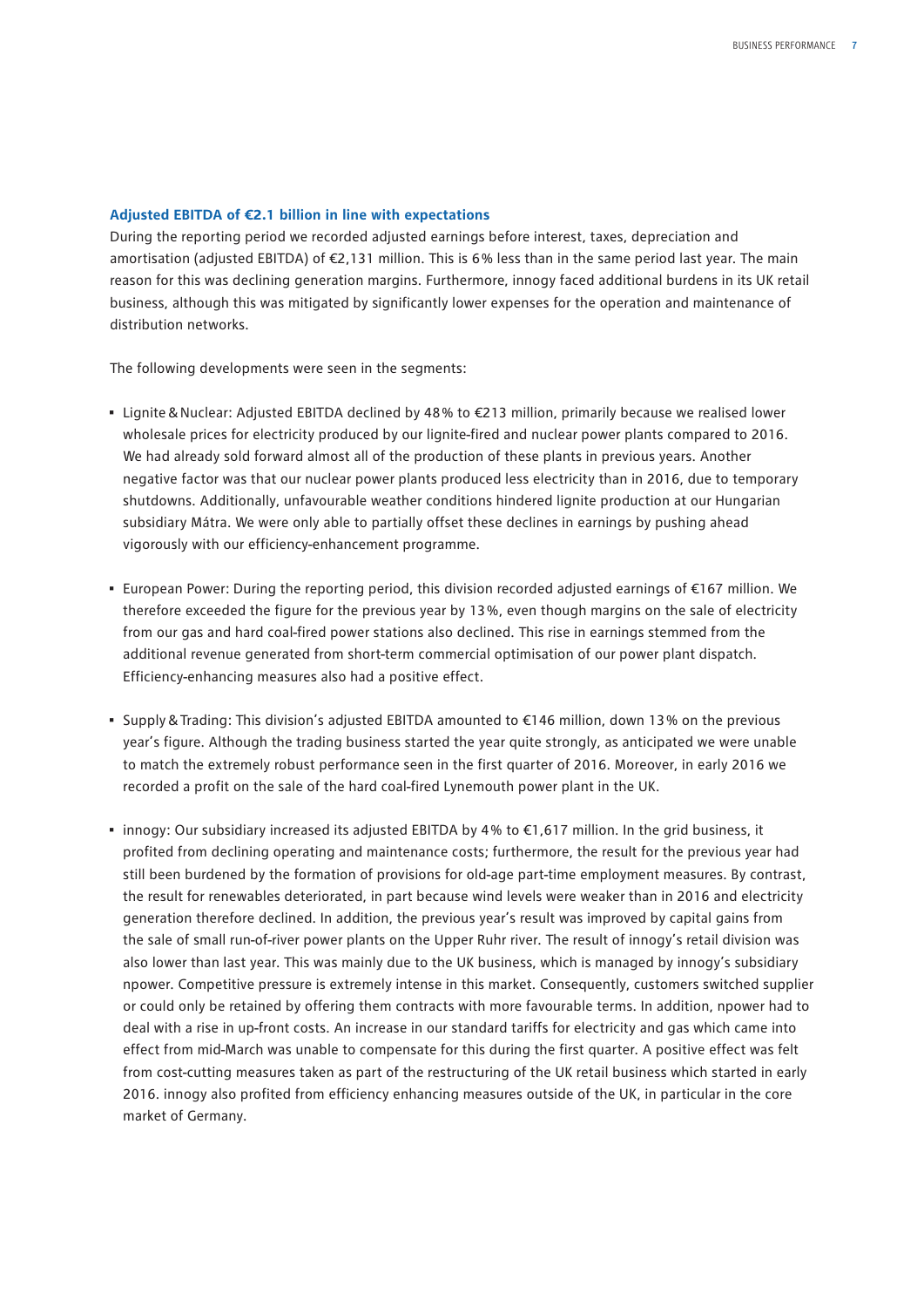| <b>Adjusted EBIT</b><br>$\epsilon$ million | Jan - Mar<br>2017 | Jan - Mar<br>2016    | $+/-$<br>$\frac{0}{0}$ | Jan – Dec<br>2016 |
|--------------------------------------------|-------------------|----------------------|------------------------|-------------------|
| Lignite & Nuclear                          | 139               | 306                  | $-54.6$                | 664               |
| European Power                             | 91                | 47                   | 93.6                   | $-37$             |
| Supply & Trading                           | 145               | 166                  | $-12.7$                | $-145$            |
| innogy                                     | 1,261             | 1,195                | 5.5                    | 2,735             |
| Other/Consolidation                        | $-13$             | $-2$                 |                        | $-135$            |
| <b>RWE Group</b>                           | 1,623             | $1,712$ <sup>1</sup> | $-5.2$                 | 3,082             |

1 For information on the difference compared to the figure from the interim statement for the first quarter of 2016, see page 2.

Adjusted EBIT came in at €1,623 million for the first quarter, down 5 % on the comparable figure for 2016. This percentage decline is slightly less pronounced than for EBITDA because EBIT also takes into account depreciation, which declined significantly due to the high impairments recognised last year. In the consolidated financial statements for 2016, we recorded write-downs of €4.3 billion, with €3.7 billion of this applying to our portfolio of power plants in Germany (see 2016 Annual Report, page 48).

| Non-operating result<br>$\epsilon$ million | Jan - Mar<br>2017 | Jan – Mar<br>2016 | $+/-$<br>$\epsilon$ million | Jan - Dec<br>2016 |
|--------------------------------------------|-------------------|-------------------|-----------------------------|-------------------|
| Capital gains/losses                       |                   |                   |                             | 94                |
| Impact of derivatives on earnings          | 228               | 231               | - 1                         | $-799$            |
| Restructuring, other                       | 46                | $-204$            | 250                         | $-5.956$          |
| Non-operating result                       | 277               | 30                | 247                         | $-6,661$          |

The non-operating result, in which we recognise certain effects not related to operations or the period under review, improved by €247 million to €277 million. The individual items developed as follows:

- The book gain of €3 million which was achieved on the sale of stakes and assets was as low as in the same period of the previous year.
- Changes in the value of derivatives which we use to hedge against price fluctuations contributed €228 million to the result, almost as much as in 2016. Pursuant to International Financial Reporting Standards (IFRS), the derivatives are recognised at fair value at the corresponding balance sheet date, whereas transactions which are hedged with these derivatives are only recognised as a profit or loss when they are realised. These timing differences result in short-term effects on earnings, which are neutralised over time.
- The result for the item 'Restructuring, other' improved by €250 million to €46 million. The main reason for this is that the figure for the previous year still contained impairments of €204 million on German gas storage facilities owned by innogy which did not recur. Furthermore, splitting 'Conventional Power Generation' into the two segments 'Lignite&Nuclear' and 'European Power' resulted in one-off effects, which – on balance – had a positive impact (see explanation in the Notes on page 20).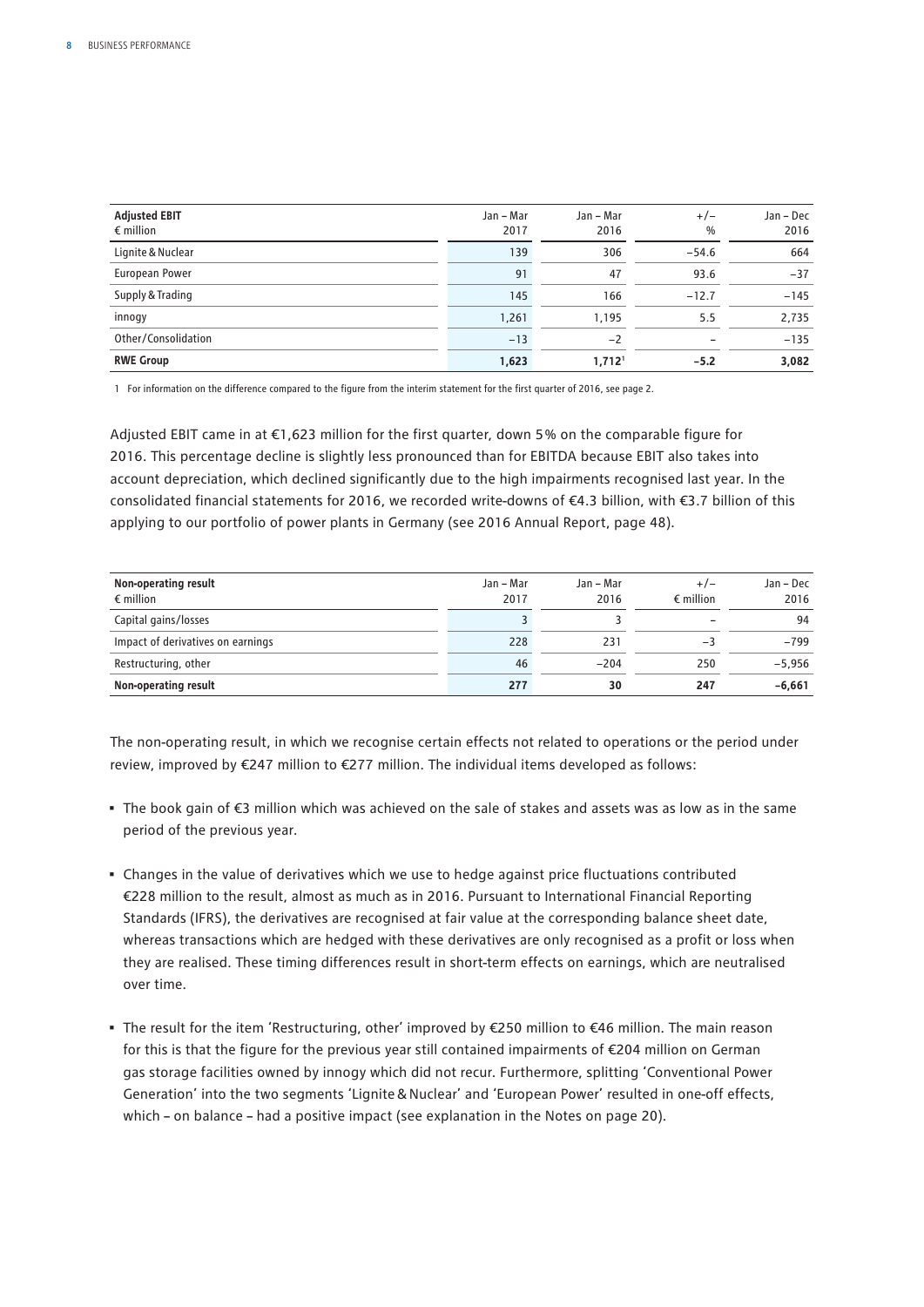| <b>Financial result</b><br>$\epsilon$ million | Jan - Mar<br>2017 | Jan - Mar<br>2016 | $+/-$<br>$\epsilon$ million | Jan - Dec<br>2016 |
|-----------------------------------------------|-------------------|-------------------|-----------------------------|-------------------|
| Interest income                               | 62                | 92                | $-30$                       | 271               |
| Interest expenses                             | $-226$            | $-287$            | 61                          | $-914$            |
| <b>Net interest</b>                           | $-164$            | $-195$            | 31                          | $-643$            |
| Interest accretion to non-current provisions  | $-12$             | $-200$            | 188                         | $-1,288$          |
| Other financial result                        | $-50$             | $-196$            | 146                         | $-297$            |
| <b>Financial result</b>                       | $-226$            | $-591$            | 365                         | $-2,228$          |

Our financial result improved by €365 million to −€226 million. Its components changed as follows:

- Net interest improved by €31 million to −€164 million, mainly due to a decline in interest expenses. The redemption of a senior bond with a nominal volume of €850 million and a coupon of 6.25 % in April 2016 played a role in this decline. The low market interest rates were another factor, as well as lower expenses for servicing bonds denominated in sterling, due to exchange rate developments.
- Interest accretion to non-current provisions declined by €188 million to €12 million. One factor behind this was that compared to one year ago we now apply a much lower discount rate for the interest accretion on our provisions for nuclear waste management. Furthermore, there is no longer a need to accrue interest on the amount which will be transferred to the new public nuclear energy fund in mid-2017. Additionally, as of 31 March 2017 we raised the discount rates for other non-current provisions. The resulting decline in the net present value of obligations also contributed to the reduction in interest accretion.
- The 'Other financial result' rose by €146 million to −€50 million, in part because losses on sales of securities were significantly lower than in 2016. The result for the previous year was also burdened by negative effects from the valuation of financial transactions.

Income before tax amounted to €1,674 million, up 45 % compared to 2016. Our effective tax rate was 23 %, which is less than the (theoretical) normal rate of 32 %. One reason for this is that we generated a relatively high share of earnings in countries which have lower tax rates than Germany. During the same period of the previous year, the rate (14 %) was even lower, because we capitalised a high amount of deferred taxes.

After taxes, we posted income of €1,284 million (previous year: €990 million). Non-controlling interests increased by €204 million to €324 million. The primary cause of this was the first-time consideration of the non-controlling interests in innogy. Since the public listing of our subsidiary in early October 2016, 23.2 % of innogy's shares are held by third parties. The portion of our earnings attributable to hybrid capital investors amounted to €14 million (previous year: €10 million). This figure only applies to one of our seven hybrid bonds outstanding during the period under review, namely the one with a volume of £750 million, as according to IFRS this bond is attributed to equity, due to its theoretically perpetual tenor.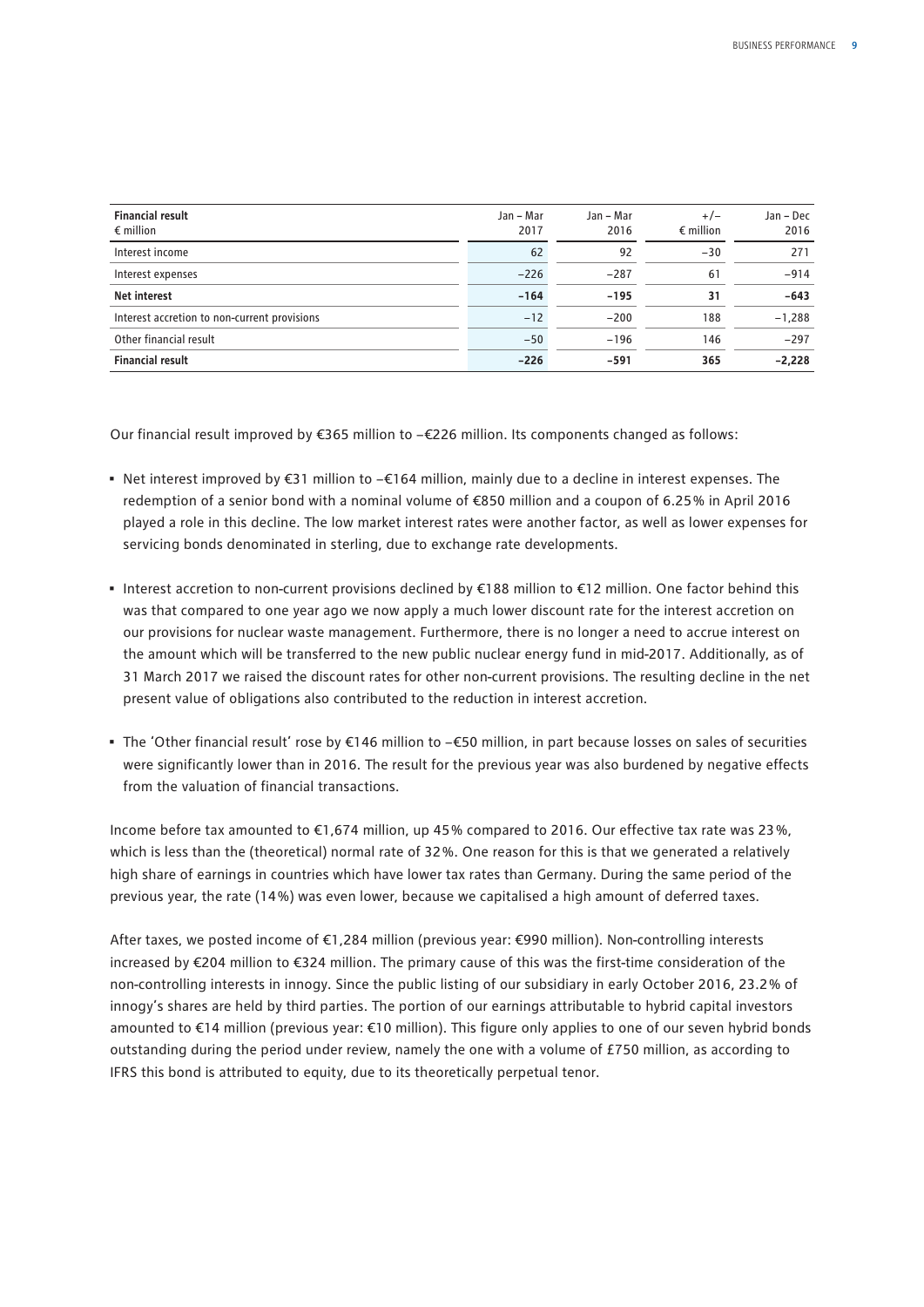The developments above resulted in net income of €946 million, marking a 10 % improvement compared to 2016 (previous year: €860 million). Based on the 614.7 million RWE shares outstanding, this corresponds to earnings per share of €1.54 (previous year: €1.40).

| <b>Reconciliation to net income</b>                        |                    | Jan - Mar<br>2017 | Jan - Mar<br>2016 <sup>1</sup> | $+/-$<br>$\frac{0}{0}$ | Jan - Dec<br>2016 |
|------------------------------------------------------------|--------------------|-------------------|--------------------------------|------------------------|-------------------|
| <b>Adjusted EBITDA</b>                                     | $\epsilon$ million | 2,131             | 2.278                          | $-6.5$                 | 5,403             |
| Operating depreciation, amortisation and impairment losses | $\epsilon$ million | $-508$            | $-566$                         | 10.2                   | $-2,321$          |
| <b>Adjusted EBIT</b>                                       | $\epsilon$ million | 1,623             | 1,712                          | $-5.2$                 | 3,082             |
| Non-operating result                                       | $\epsilon$ million | 277               | 30                             |                        | $-6,661$          |
| Financial result                                           | $\epsilon$ million | $-226$            | $-591$                         | 61.8                   | $-2,228$          |
| Income before taxes                                        | $\epsilon$ million | 1,674             | 1,151                          | 45.4                   | $-5,807$          |
| Taxes on income                                            | $\epsilon$ million | $-390$            | $-161$                         | $-142.2$               | 323               |
| Income                                                     | $\epsilon$ million | 1,284             | 990                            | 29.7                   | $-5,484$          |
| of which:                                                  |                    |                   |                                |                        |                   |
| Non-controlling interests                                  | $\epsilon$ million | 324               | 120                            | 170.0                  | 167               |
| RWE AG hybrid capital investors' interest                  | $\epsilon$ million | 14                | 10                             | 40.0                   | 59                |
| Net income/income attributable to RWE AG shareholders      | $\epsilon$ million | 946               | 860                            | 10.0                   | $-5,710$          |
| Adjusted net income                                        | $\epsilon$ million | 689               | 838                            | $-17.8$                | 777               |
| Earnings per share                                         | €                  | 1.54              | 1.40                           | 10.0                   | $-9.29$           |
| Adjusted net income per share                              | €                  | 1.12              | 1.36                           | $-17.6$                | 1.26              |
| Number of shares outstanding (average)                     | millions           | 614.7             | 614.7                          |                        | 614.7             |
| Effective tax rate                                         | $\frac{0}{0}$      | 23                | 14                             |                        | 6                 |

1 Some figures adjusted; see commentary on page 2.

### **Adjusted net income 18 % lower than previous year**

Adjusted net income amounted to €689 million. It differs from net income in that the entire non-operating result (including applicable taxes) and other special items are deducted from it. Compared to 2016, adjusted net income was down by 18 %. In particular, the decline in operating earnings, higher taxes on income and the rise in non-controlling interests had negative impacts in this regard, while the strong improvement in the financial result had a positive effect.

| Capital expenditure on property, plant and equipment and on<br>intangible assets<br>$\epsilon$ million | Jan – Mar<br>2017 | Jan - Mar<br>2016        | $+/-$<br>$\epsilon$ million | Jan – Dec<br>2016 |
|--------------------------------------------------------------------------------------------------------|-------------------|--------------------------|-----------------------------|-------------------|
| Lignite & Nuclear                                                                                      | 55                | 46                       | 9                           | 267               |
| European Power                                                                                         | 11                | 17                       | -6                          | 66                |
| Supply & Trading                                                                                       |                   | $\overline{\phantom{0}}$ |                             | 4                 |
| innogy                                                                                                 | 215               | 252                      | $-37$                       | 1,679             |
| Other/Consolidation                                                                                    |                   | 11                       | $-11$                       | 11                |
| <b>RWE Group</b>                                                                                       | 282               | 326                      | $-44$                       | 2,027             |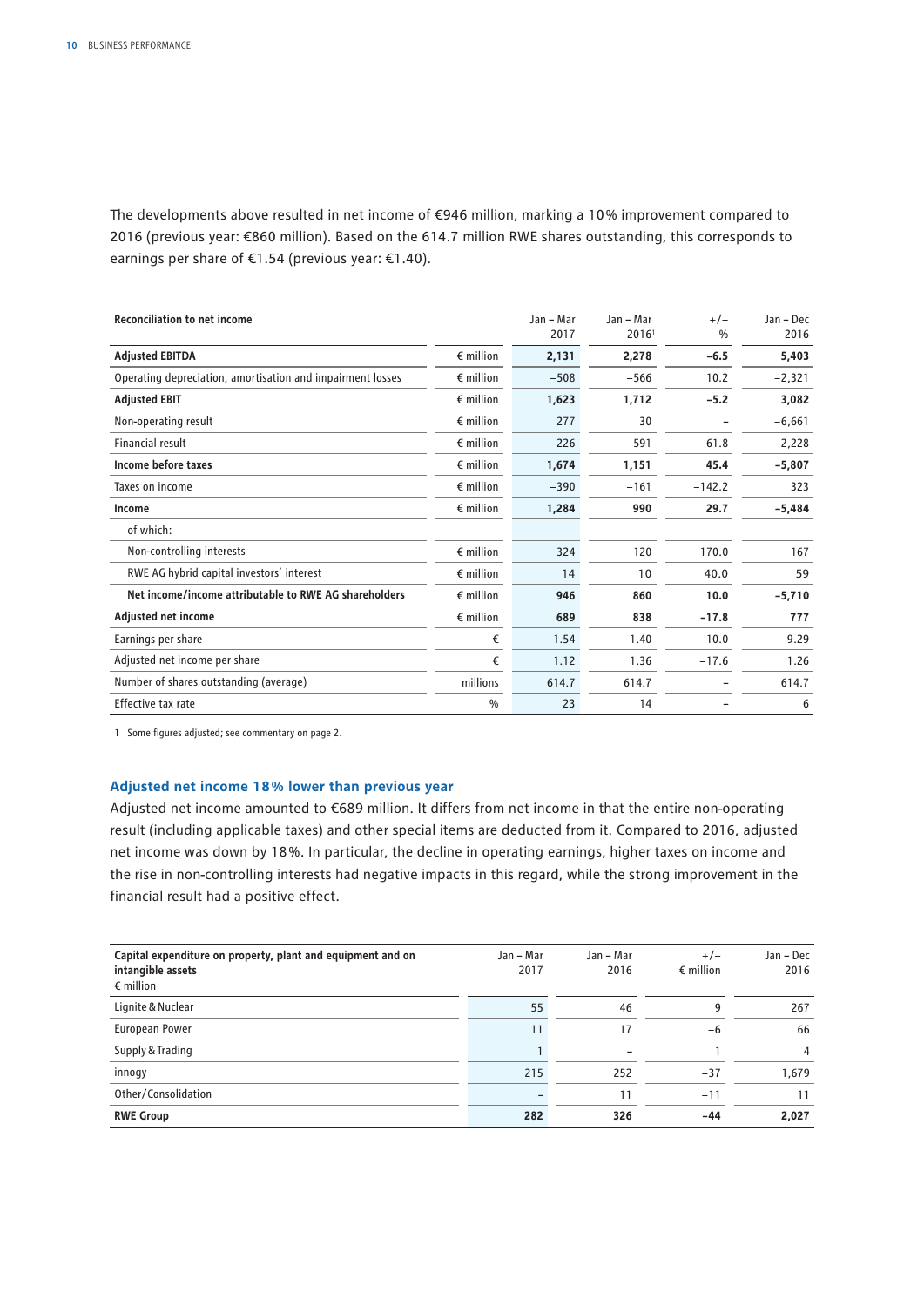| Capital expenditure on financial assets<br>$\epsilon$ million | Jan - Mar<br>2017 | Jan - Mar<br>2016 | $+/-$<br>$\epsilon$ million | Jan – Dec<br>2016 |
|---------------------------------------------------------------|-------------------|-------------------|-----------------------------|-------------------|
| Lignite & Nuclear                                             |                   |                   | $\qquad \qquad$             |                   |
| European Power                                                |                   |                   |                             | 4                 |
| Supply & Trading                                              |                   | 12                | $-11$                       | 56                |
| innogy                                                        | 108               | 34                | 74                          | 290               |
| Other/Consolidation                                           |                   |                   | $-1$                        | 4                 |
| <b>RWE Group</b>                                              | 109               | 47                | 62                          | 355               |

### **Capital expenditure slightly higher than in 2016**

During the first quarter of 2017, the RWE Group recorded capital expenditure of €391 million, up 5 % on 2016. A total of €282 million was spent on property, plant and equipment and intangible assets. Compared to last year, this represents a decline of 13 %, which primarily relates to innogy's grid business. By contrast, investment in financial assets more than doubled to €109 million, with innogy accounting for nearly all of this.

| <b>Cash flow statement</b><br>$\epsilon$ million                                                        | Jan - Mar<br>2017 | Jan – Mar<br>2016 | $+/-$<br>$\epsilon$ million | Jan – Dec<br>2016 |
|---------------------------------------------------------------------------------------------------------|-------------------|-------------------|-----------------------------|-------------------|
| Funds from operations                                                                                   | 1,819             | 1,496             | 323                         | 3,013             |
| Change in working capital                                                                               | $-2,952$          | $-3,496$          | 544                         | $-661$            |
| Cash flows from operating activities                                                                    | $-1,133$          | $-2,000$          | 867                         | 2,352             |
| Cash flows from investing activities                                                                    | $-698$            | $-97$             | $-601$                      | $-4,570$          |
| Cash flows from financing activities                                                                    | 940               | 3,712             | $-2,772$                    | 4,282             |
| Effects of changes in foreign exchange rates and other changes in<br>value on cash and cash equivalents | 11                | $-13$             | 24                          | $-24$             |
| Total net changes in cash and cash equivalents                                                          | $-880$            | 1,602             | $-2,482$                    | 2,040             |
|                                                                                                         |                   |                   |                             |                   |
| Cash flows from operating activities                                                                    | $-1,133$          | $-2,000$          | 867                         | 2,352             |
| Minus capital expenditure on property, plant and equipment and on                                       |                   |                   |                             |                   |
| intangible assets <sup>1</sup>                                                                          | $-282$            | $-291$            | 9                           | $-2,027$          |
| Free cash flow                                                                                          | $-1,415$          | $-2,291$          | 876                         | 325               |

1 This item only includes capital expenditure with an effect on cash.

### **Operating cash flows reduced by negative effects in working capital**

Cash flows from operating activities amounted to −€1,133 million. Last year's figure was also negative (−€2,000 million). This is mostly due to seasonal effects which are reflected in changes in working capital. In this regard, one factor is that sales of electricity and gas are disproportionately strong during the first quarter due to weather conditions, while payments from customers are spread out evenly over the year. Typically, this results in a sharp increase in receivables in the retail business and a corresponding low operating cash flow. Furthermore, the majority of spending on CO<sub>2</sub> emission allowances occurs during the first quarter.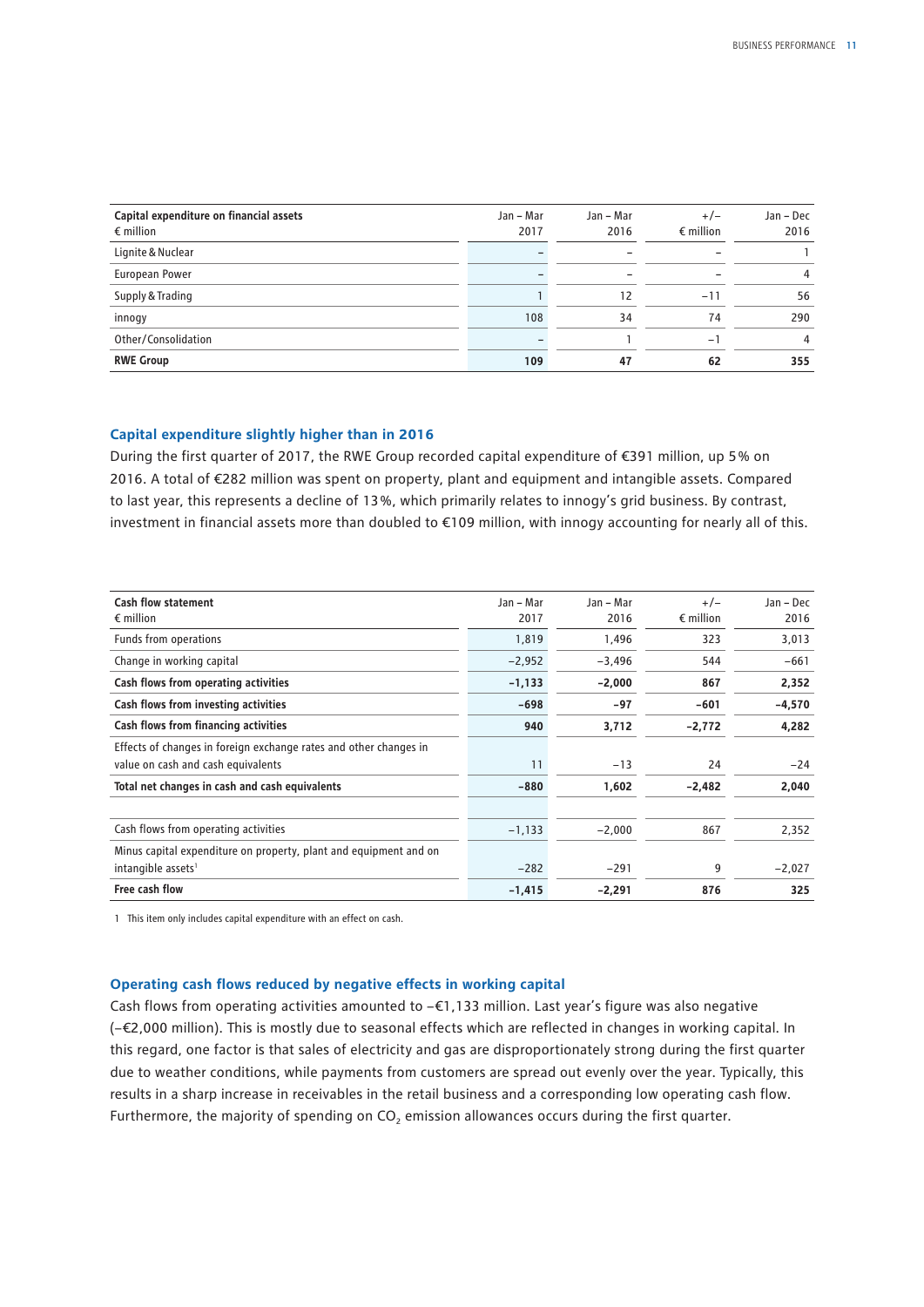Investment activity resulted in outflows of €698 million (previous year: €97 million). In addition to capital expenditure described above, investments in current securities also contributed to this. Furthermore, Group companies increased the funding of pension commitments; in total, they transferred €134 million in funds to trustees and company pension institutions.

Financing activities generated a cash flow of €940 million (previous year: €3,712 million). Our subsidiary innogy played a major role in this, as it issued a large amount of commercial paper. Dividends paid to co-owners of fully consolidated RWE companies and hybrid capital investors had a counteracting effect.

On balance, these cash flows from operating, investing and financing activities caused our cash and cash equivalents to decline by €880 million.

Deducting capital expenditure on property, plant and equipment and intangible assets from cash flows from operating activities results in free cash flow, which amounted to −€1,415 million during the quarter under review, compared to −€2,291 million in the same period of the previous year.

| Net debt<br>$\epsilon$ million                                     | 31 Mar 2017 | 31 Dec 2016 | $+/-$<br>$\epsilon$ million |
|--------------------------------------------------------------------|-------------|-------------|-----------------------------|
| Cash and cash equivalents                                          | 3,696       | 4,576       | $-880$                      |
| Marketable securities                                              | 10,437      | 10,065      | 372                         |
| Other financial assets                                             | 1,834       | 1,621       | 213                         |
| <b>Financial assets</b>                                            | 15,967      | 16,262      | $-295$                      |
| Bonds, other notes payable, bank debt, commercial paper            | 17,114      | 15,921      | 1,193                       |
| Hedge transactions related to bonds                                | $-249$      | $-263$      | 14                          |
| Other financial liabilities                                        | 2,335       | 2,263       | 72                          |
| <b>Financial liabilities</b>                                       | 19,200      | 17,921      | 1,279                       |
| Net financial debt                                                 | 3,233       | 1,659       | 1,574                       |
| Provisions for pensions and similar obligations                    | 6,169       | 6,761       | $-592$                      |
| Surplus of plan assets over benefit obligations                    | $-29$       | $-29$       |                             |
| Provisions for nuclear waste management                            | 12,653      | 12,699      | $-46$                       |
| Mining provisions                                                  | 2,402       | 2,363       | 39                          |
| Provisions for dismantling wind farms                              | 384         | 334         | 50                          |
| Adjustment for hybrid capital (portion of relevance to the rating) | $-1,095$    | $-1,078$    | $-17$                       |
| Plus 50% of the hybrid capital stated as equity                    | 448         | 471         | $-23$                       |
| Minus 50% of the hybrid capital stated as debt                     | $-1,543$    | $-1,549$    | 6                           |
| Net debt                                                           | 23,717      | 22,709      | 1,008                       |

### **Small increase in net debt**

As of 31 March 2017, our net debt amounted to €23.7 billion, up €1.0 billion on the figure recorded as of 31 December 2016. This reflects the negative free cash flow. Our distribution of dividends also contributed to the increase in net debt. By contrast, divestments strengthened our financial position. Furthermore, pension provisions declined, because the plan assets, which we use to cover the majority of our pension obligations, increased due to positive market developments, and we updated the actuarial assumptions for the calculation of pension obligations.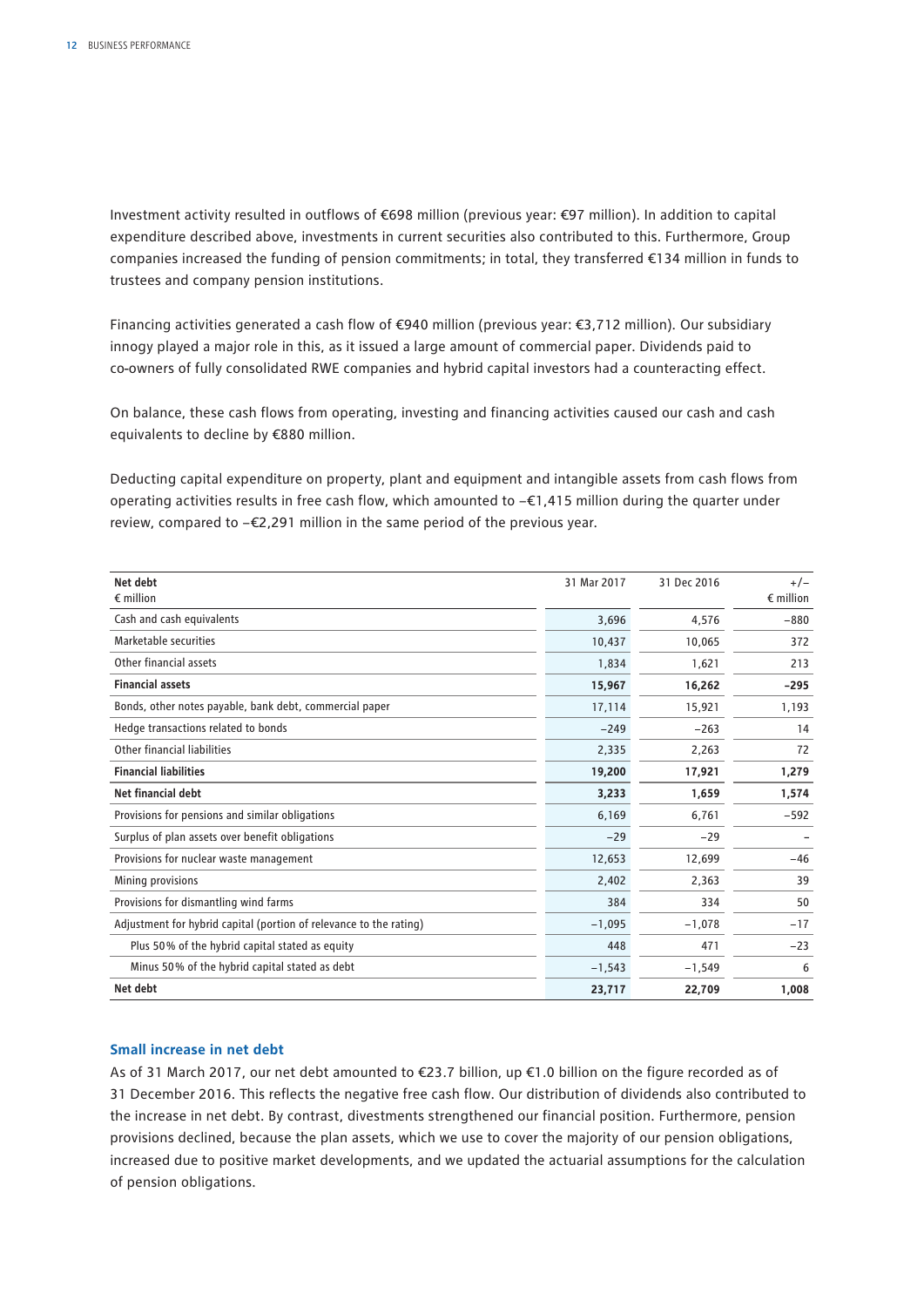## <span id="page-14-0"></span>OUTLOOK FOR 2017

| <b>Earnings forecast for 2017</b> | 2016 actual<br>$\epsilon$ million | Current outlook <sup>1</sup>      |
|-----------------------------------|-----------------------------------|-----------------------------------|
| <b>Adjusted EBITDA</b>            | 5.403                             | €5.4 billion to €5.7 billion      |
| Lignite & Nuclear                 | 1.079                             | Significantly below previous year |
| European Power                    | 377                               | Significantly below previous year |
| Supply & Trading                  | $-139$                            | Significantly above previous year |
| innogy                            | 4,203                             | Moderately above previous year    |
| Adjusted net income               | 777                               | €1.0 billion to €1.3 billion      |

1 Classifications such as 'moderately' or 'significantly' pertain to the percentage deviation from the respective figure for the previous year.

### **RWE confirms earnings forecast**

We maintain our outlook for this year's business performance which we published in March 2017 (see 2016 Annual Report, page 87 et seqq.). For 2017, at the Group level we continue to expect adjusted EBITDA of €5.4 billion to €5.7 billion and adjusted net income of €1.0 billion to €1.3 billion. Our assessment of the development of the divisions also remains unchanged. However, dividing the segment 'Conventional Power Generation' into the areas 'Lignite&Nuclear' and 'European Power' has made it necessary to adjust the forecast.

Our earnings forecast for the segments is now as follows:

- Lignite&Nuclear: Adjusted EBITDA is expected to decline significantly in this division, mainly due to lower realised electricity prices. One positive factor is that the German nuclear fuel tax ended in 2016. Furthermore, we expect efficiency-enhancing measures to have a tangible impact on results.
- European Power: We anticipate falling margins for electricity production from gas, hard coal, biomass and hydro, which will probably only be partially offset by additional income from the short-term commercial optimisation of plant utilisation and efficiency-enhancing measures. Consequently, from the current vantage point, adjusted EBITDA will probably fall substantially.
- Supply&Trading: We project a substantial improvement in earnings for this division. This is based on the assumption that the trading business will be considerably more profitable this year, after the negative performance in 2016.
- innogy: Our subsidiary is likely to close the year with a modestly better result than in 2016, mainly due to developments in the grid business. innogy expects earnings to rise in this division, due in part to lower expenses for grid maintenance and operation. For the renewables business, innogy anticipates that the results will be on par with last year. The same holds true for the retail division, even though the outlook in the UK residential sector has deteriorated a great deal. Here there is a danger that further regulatory intervention e.g. a cap on energy prices, could be detrimental to utilities.

### **Outlook for net debt, capital expenditure and workforce remain unchanged**

By the end of 2017, net debt is anticipated to be in the order of last year's level (€22.7 billion). Positive effects from the possible refund of the nuclear fuel tax have not been taken into account in the forecasts. Furthermore, we expect the interest level to remain stable, which would result in steady discount rates for calculating provisions. With regard to capital expenditure, we project a volume in the order of €2.5 billion to €3.0 billion, which includes spending on financial assets. We anticipate a small increase in our workforce, primarily due to the acquisition of Belectric Solar&Battery. All of these statements correspond to our previous expectations.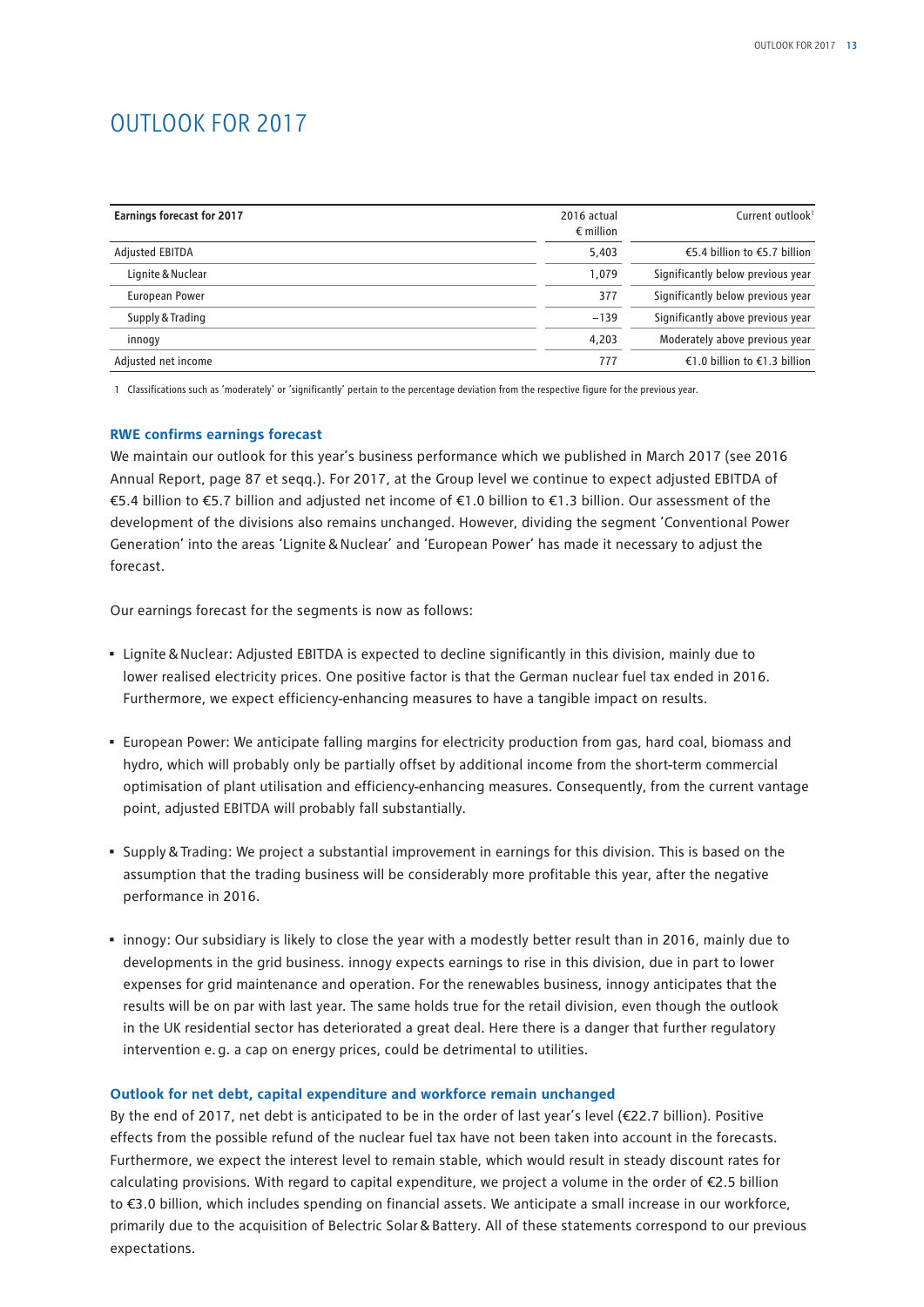## <span id="page-15-0"></span>INTERIM CONSOLIDATED FINANCIAL STATEMENTS (CONDENSED)

## Income statement

|                                                                         | Jan - Mar | Jan - Mar         |
|-------------------------------------------------------------------------|-----------|-------------------|
| $\epsilon$ million                                                      | 2017      | 2016 <sup>1</sup> |
| Revenue (including natural gas tax/electricity tax)                     | 13,294    | 13,657            |
| Natural gas tax/electricity tax                                         | $-762$    | $-829$            |
| Revenue                                                                 | 12,532    | 12,828            |
| Cost of materials                                                       | $-8,794$  | $-8,884$          |
| Staff costs                                                             | $-1,156$  | $-1,262$          |
| Depreciation, amortisation and impairment losses                        | $-527$    | $-769$            |
| Other operating result                                                  | $-249$    | $-274$            |
| Income from investments accounted for using the equity method           | 66        | 81                |
| Other income from investments                                           | 28        | 22                |
| Financial income                                                        | 333       | 304               |
| Finance costs                                                           | $-559$    | $-895$            |
| Income before tax                                                       | 1,674     | 1,151             |
| Taxes on income                                                         | $-390$    | $-161$            |
| Income                                                                  | 1,284     | 990               |
| of which: non-controlling interests                                     | 324       | 120               |
| of which: RWE AG hybrid capital investors' interest                     | 14        | 10                |
| of which: net income/income attributable to RWE AG shareholders         | 946       | 860               |
| Basic and diluted earnings per common and preferred share in $\epsilon$ | 1.54      | 1.40              |

1 Prior-year figures adjusted.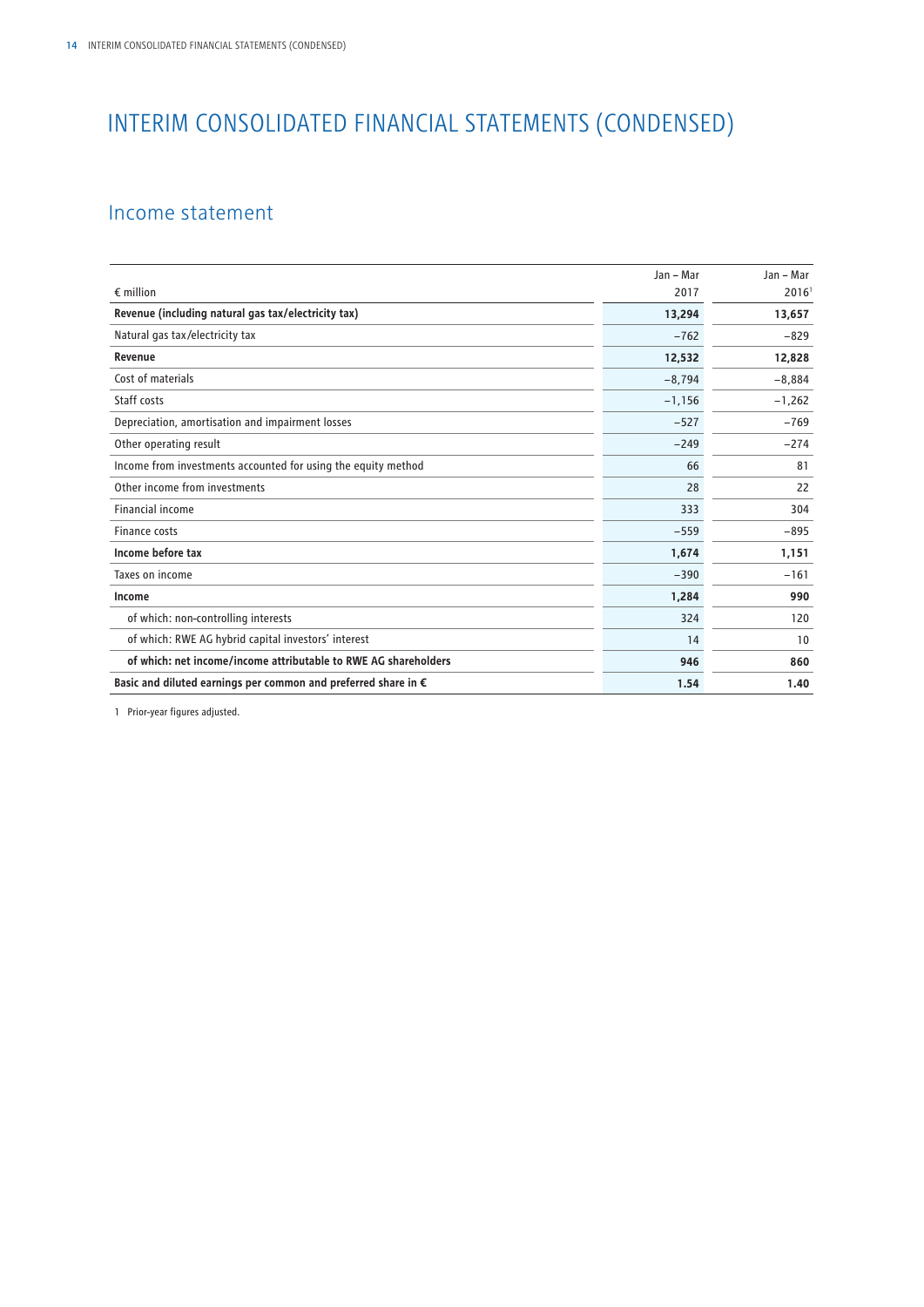## <span id="page-16-0"></span>Statement of comprehensive income

|                                                                                                   | Jan – Mar | Jan – Mar         |
|---------------------------------------------------------------------------------------------------|-----------|-------------------|
| $\epsilon$ million <sup>1</sup>                                                                   | 2017      | 2016 <sup>2</sup> |
| Income                                                                                            | 1,284     | 990               |
| Actuarial gains and losses of defined benefit pension plans and similar obligations               | 532       | $-574$            |
| Income and expenses of investments accounted for using the equity method (pro rata)               |           | $-2$              |
| Income and expenses recognised in equity, not to be reclassified through profit or loss           | 532       | $-576$            |
| Currency translation adjustment                                                                   | 20        | 14                |
| Fair valuation of financial instruments available for sale                                        | 19        | 10                |
| Fair valuation of financial instruments used for hedging purposes                                 | $-500$    | $-270$            |
| Income and expenses recognised in equity, to be reclassified through profit or loss in the future | $-461$    | $-246$            |
| Other comprehensive income                                                                        | 71        | $-822$            |
| <b>Total comprehensive income</b>                                                                 | 1,355     | 168               |
| of which: attributable to RWE AG shareholders                                                     | 957       | 162               |
| of which: attributable to RWE AG hybrid capital investors                                         | 14        | 10                |
| of which: attributable to non-controlling interests                                               | 384       | -4                |

1 Figures stated after taxes.

2 Prior-year figures adjusted.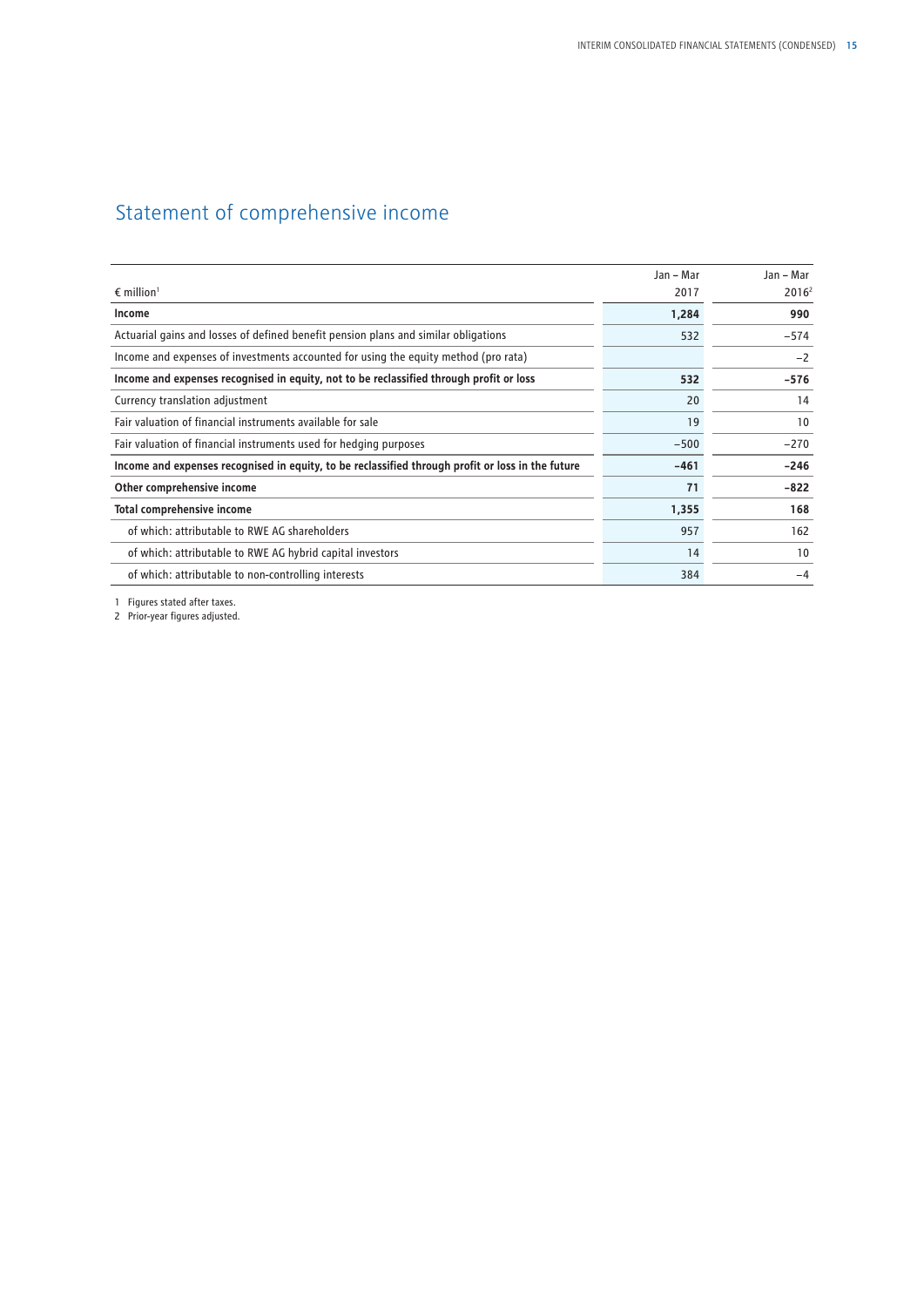## <span id="page-17-0"></span>Balance sheet

| Assets                                            | 31 Mar 2017 | 31 Dec 2016 |
|---------------------------------------------------|-------------|-------------|
| $\epsilon$ million                                |             |             |
| <b>Non-current assets</b>                         |             |             |
| Intangible assets                                 | 12,770      | 12,749      |
| Property, plant and equipment                     | 24,655      | 24,455      |
| Investment property                               | 59          | 63          |
| Investments accounted for using the equity method | 2,936       | 2,908       |
| Other financial assets                            | 1,060       | 1,055       |
| Receivables and other assets                      | 1,665       | 1,797       |
| Deferred taxes                                    | 2,763       | 2,884       |
|                                                   | 45,908      | 45,911      |
| <b>Current assets</b>                             |             |             |
| Inventories                                       | 1,649       | 1,968       |
| Trade accounts receivable                         | 6,521       | 4,999       |
| Receivables and other assets                      | 7,671       | 9,123       |
| Marketable securities                             | 10,225      | 9,825       |
| Cash and cash equivalents                         | 3,696       | 4,576       |
|                                                   | 29,762      | 30,491      |
|                                                   | 75,670      | 76,402      |

| <b>Equity and liabilities</b>             | 31 Mar 2017 | 31 Dec 2016 |
|-------------------------------------------|-------------|-------------|
| $\epsilon$ million                        |             |             |
| <b>Equity</b>                             |             |             |
| RWE AG shareholders' interest             | 3,729       | 2,754       |
| RWE AG hybrid capital investors' interest | 896         | 942         |
| Non-controlling interests                 | 4,576       | 4,294       |
|                                           | 9,201       | 7,990       |
| <b>Non-current liabilities</b>            |             |             |
| Provisions                                | 20,277      | 20,686      |
| <b>Financial liabilities</b>              | 15,786      | 16,041      |
| <b>Other liabilities</b>                  | 2,016       | 2,196       |
| Deferred taxes                            | 629         | 723         |
|                                           | 38,708      | 39,646      |
| <b>Current liabilities</b>                |             |             |
| Provisions                                | 12,566      | 12,175      |
| <b>Financial liabilities</b>              | 3,663       | 2,142       |
| Trade accounts payable                    | 4,882       | 5,431       |
| Other liabilities                         | 6,650       | 9,018       |
|                                           | 27,761      | 28,766      |
|                                           | 75,670      | 76,402      |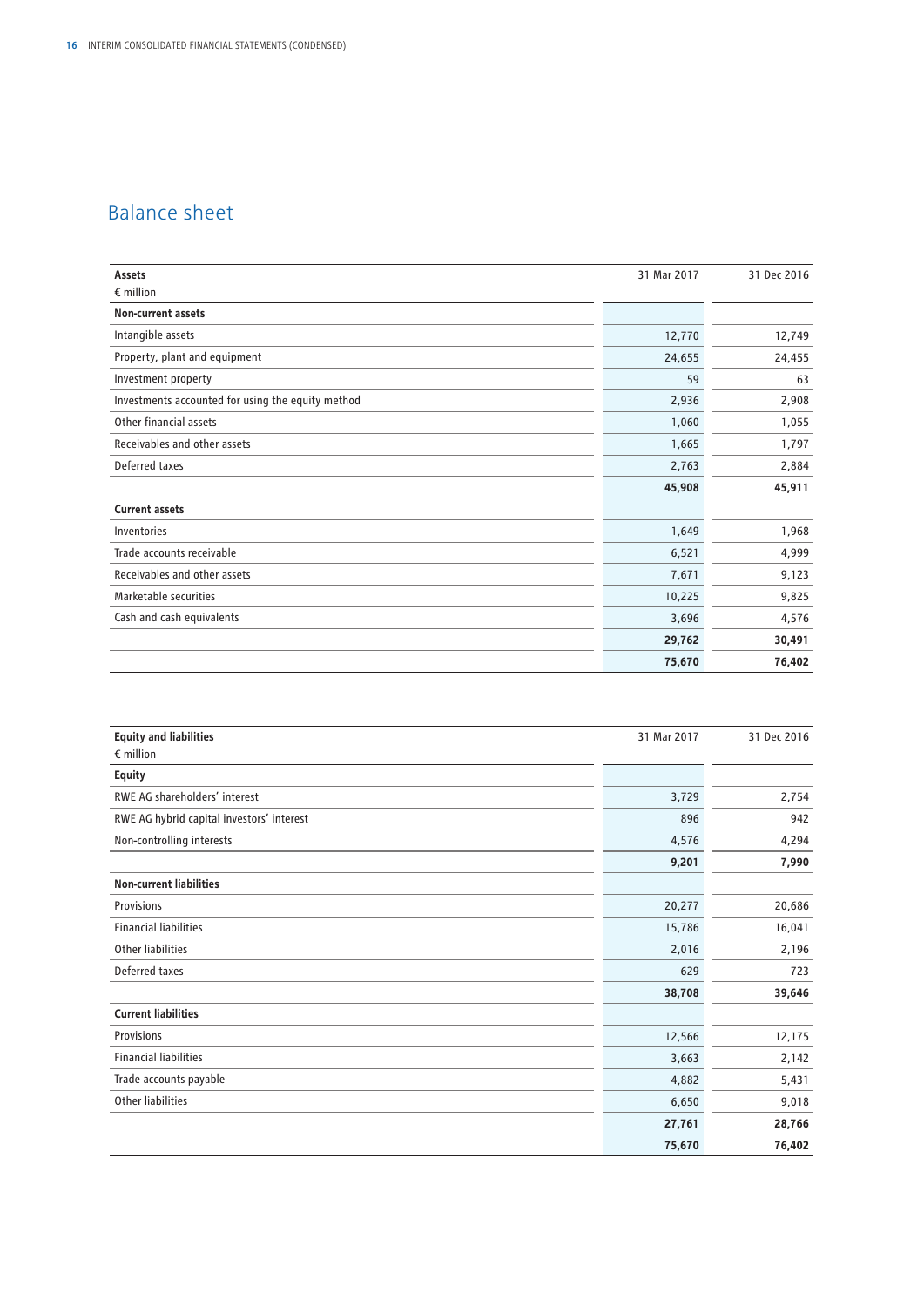## <span id="page-18-0"></span>Cash flow statement

|                                                                                                | Jan - Mar | Jan - Mar |
|------------------------------------------------------------------------------------------------|-----------|-----------|
| $\epsilon$ million                                                                             | 2017      | 2016      |
| Income                                                                                         | 1,284     | 990       |
| Depreciation, amortisation and impairment losses/reversals                                     | 124       | 770       |
| Changes in provisions                                                                          | 514       | 413       |
| Deferred taxes/non-cash income and expenses/income from disposal of non-current assets and     |           |           |
| marketable securities                                                                          | $-103$    | $-677$    |
| Change in working capital                                                                      | $-2,952$  | $-3,496$  |
| Cash flows from operating activities                                                           | $-1,133$  | $-2,000$  |
| Capital expenditure on non-current assets/acquisitions                                         | $-357$    | $-316$    |
| Proceeds from disposal of assets/divestitures                                                  | 160       | 452       |
| Changes in marketable securities and cash investments                                          | $-501$    | $-233$    |
| Cash flows from investing activities <sup>1</sup>                                              | $-698$    | $-97$     |
| Cash flows from financing activities                                                           | 940       | 3,712     |
| Net cash change in cash and cash equivalents                                                   | $-891$    | 1,615     |
| Effect of changes in foreign exchange rates and other changes in value on cash and cash        |           |           |
| equivalents                                                                                    | 11        | $-13$     |
| Net change in cash and cash equivalents                                                        | $-880$    | 1,602     |
| Cash and cash equivalents at beginning of the reporting period                                 | 4,576     | 2,536     |
| of which: reported as 'Assets held for sale'                                                   |           | $-14$     |
| Cash and cash equivalents at beginning of the reporting period as per the consolidated         |           |           |
| balance sheet                                                                                  | 4,576     | 2,522     |
| Cash and cash equivalents at end of the reporting period as per the consolidated balance sheet | 3,696     | 4,138     |

1 After the initial/subsequent transfer to plan assets in the amount of €134 million (prior-year period: €203 million).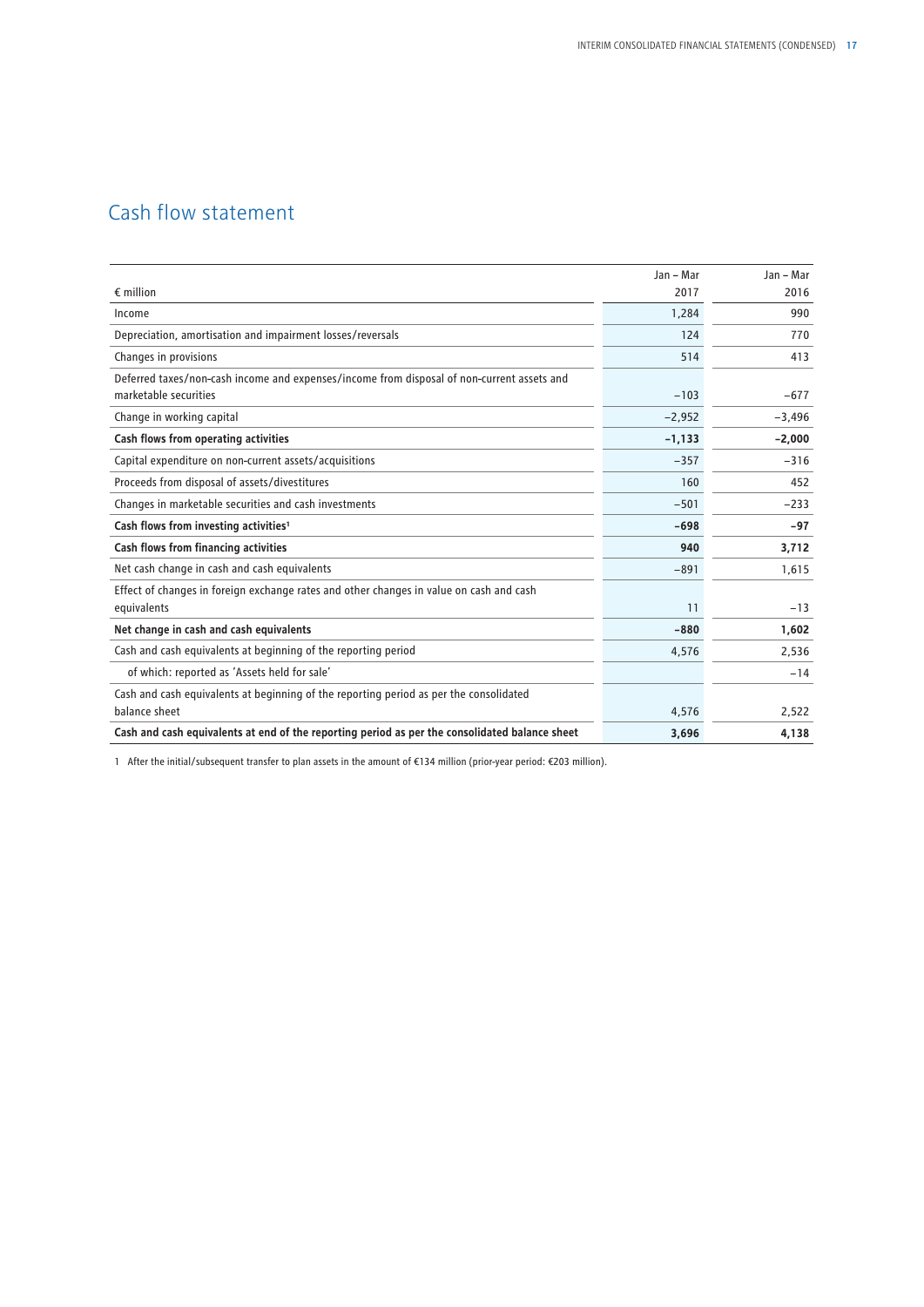## <span id="page-19-0"></span>Statement of changes in equity

| $\epsilon$ million                  | Subscribed<br>capital and<br>additional<br>paid-in<br>capital of<br><b>RWE AG</b> | Retained<br>earnings and<br>profit | Accumu-<br>lated other<br>distributable comprehensive<br>income | <b>RWE AG</b><br>shareholders'<br>interest | <b>RWE AG</b><br>hybrid capital<br>investors'<br>interest | Non-con-<br>trolling<br>interests | <b>Total</b> |
|-------------------------------------|-----------------------------------------------------------------------------------|------------------------------------|-----------------------------------------------------------------|--------------------------------------------|-----------------------------------------------------------|-----------------------------------|--------------|
| Balance at 1 Jan 2016               | 3,959                                                                             | 3,612                              | $-1,724$                                                        | 5,847                                      | 950                                                       | 2,097                             | 8,894        |
| Dividends paid                      |                                                                                   |                                    |                                                                 |                                            | $-67$                                                     | $-69$                             | $-136$       |
| Income                              |                                                                                   | 860                                |                                                                 | 860                                        | 10                                                        | 120                               | 990          |
| Other comprehensive<br>income       |                                                                                   | $-465$                             | $-233$                                                          | $-698$                                     |                                                           | $-124$                            | $-822$       |
| Total comprehensive<br>income       |                                                                                   | 395                                | $-233$                                                          | 162                                        | 10                                                        | $-4$                              | 168          |
| Other changes                       |                                                                                   | $\mathbf{1}$                       |                                                                 | $\mathbf{1}$                               | 3                                                         | $-1$                              | 3            |
| Balance at 31 Mar 2016 <sup>1</sup> | 3,959                                                                             | 4,008                              | $-1,957$                                                        | 6,010                                      | 896                                                       | 2,023                             | 8,929        |
| Balance at 1 Jan 2017               | 3,959                                                                             | $-652$                             | $-553$                                                          | 2,754                                      | 942                                                       | 4,294                             | 7,990        |
| Repayment of capital                |                                                                                   |                                    |                                                                 |                                            |                                                           | $-1$                              | $-1$         |
| Dividends paid                      |                                                                                   |                                    |                                                                 |                                            | $-60$                                                     | $-66$                             | $-126$       |
| Income                              |                                                                                   | 946                                |                                                                 | 946                                        | 14                                                        | 324                               | 1,284        |
| Other comprehensive<br>income       |                                                                                   | 482                                | $-471$                                                          | 11                                         |                                                           | 60                                | 71           |
| Total comprehensive                 |                                                                                   |                                    |                                                                 |                                            |                                                           |                                   |              |
| income                              |                                                                                   | 1,428                              | $-471$                                                          | 957                                        | 14                                                        | 384                               | 1,355        |
| Other changes                       |                                                                                   | 18                                 |                                                                 | 18                                         |                                                           | $-35$                             | $-17$        |
| Balance at 31 Mar 2017              | 3,959                                                                             | 794                                | $-1,024$                                                        | 3,729                                      | 896                                                       | 4,576                             | 9,201        |

1 Prior-year figures adjusted.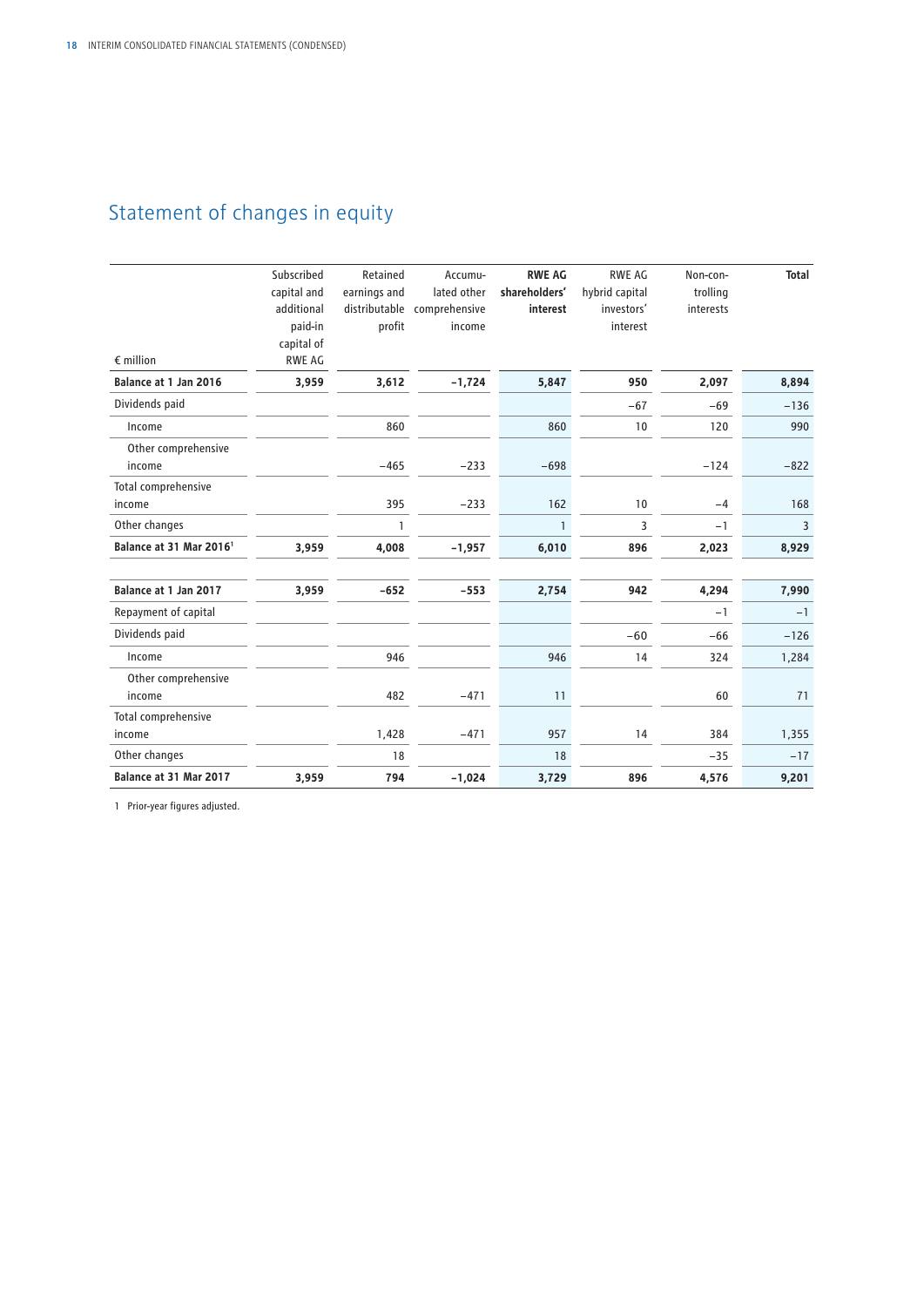## <span id="page-20-0"></span>**NOTES**

## Accounting policies

RWE AG, headquartered in Essen, Germany, is the parent company of the RWE Group ('RWE' or 'Group').

The interim consolidated financial statements as of 31 March 2017, including the additional information in the other parts of this interim statement, have been prepared in accordance with the International Financial Reporting Standards (IFRSs) applicable in the EU. The statements were approved for publication on 11 May 2017.

In line with IAS 34, the scope of reporting for the presentation of the interim consolidated financial statements for the period ended 31 March 2017 was condensed compared with the scope applied to the consolidated financial statements as of 31 De-

## Changes in accounting regulations

The International Accounting Standards Board (IASB) has approved several amendments to existing International Financial Reporting Standards (IFRSs), which – pending adoption into EU law – become effective for the RWE Group as of fiscal 2017:

- Amendments to IAS 7 Disclosure Initiative (2016)
- Amendments to IAS 12 Recognition of Deferred Tax Assets for Unrealised Losses (2016)
- Annual Improvements to IFRS Standards 2014–2016 Cycle (2016), in relation to the amendments and clarifications to IFRS 12 contained in this collective standard

## Scope of consolidation

In addition to RWE AG, the consolidated financial statements contain all material German and foreign companies which RWE AG controls directly or indirectly. Principal associates are accounted for using the equity method, and principal joint arrangements are accounted for using the equity method or as joint operations.

| Number of fully consolidated<br>companies | Germany | Abroad | Total |
|-------------------------------------------|---------|--------|-------|
| Balance at 1 Jan 2017                     | 135     | 180    | 315   |
| First-time consolidation                  | 9       |        | 16    |
| Deconsolidation                           | $-2$    |        | $-2$  |
| <b>Mergers</b>                            | $-2$    |        |       |
| Balance at 31 Mar 2017                    | 140     | 187    | 327   |

Furthermore, six companies are presented as joint operations (31 December 2016: six companies).

cember 2016. With the exception of the changes and new rules described below, this consolidated interim statement was prepared using the accounting policies applied in the consolidated financial statements for the period ended 31 December 2016. For further information, please see the Group's 2016 Annual Report, which provides the basis for this interim statement.

The discount rate applied to provisions for nuclear waste management is 0.5 % (31 December 2016: 0.4 %), and 4.4 % (31 December 2016: 4.4 %) for mining-related provisions. Provisions for pensions and similar obligations are discounted at an interest rate of 1.8 % in Germany and 2.4 % abroad (31 December 2016: 1.8 % and 2.5 %, respectively).

These new policies do not have any material effects on the RWE Group's consolidated financial statements.

The following summaries show the changes in the number of fully consolidated companies, investments accounted for using the equity method and joint ventures:

| Number of investments and joint<br>ventures accounted for using the<br>equity method | Germany | Abroad | Total |
|--------------------------------------------------------------------------------------|---------|--------|-------|
| Balance at 1 Jan 2017                                                                | 70      | 17     | 87    |
| Acquisitions                                                                         |         |        |       |
| <b>Disposals</b>                                                                     |         |        |       |
| Other changes                                                                        | 2       |        |       |
| Balance at 31 Mar 2017                                                               | 72      |        | 89    |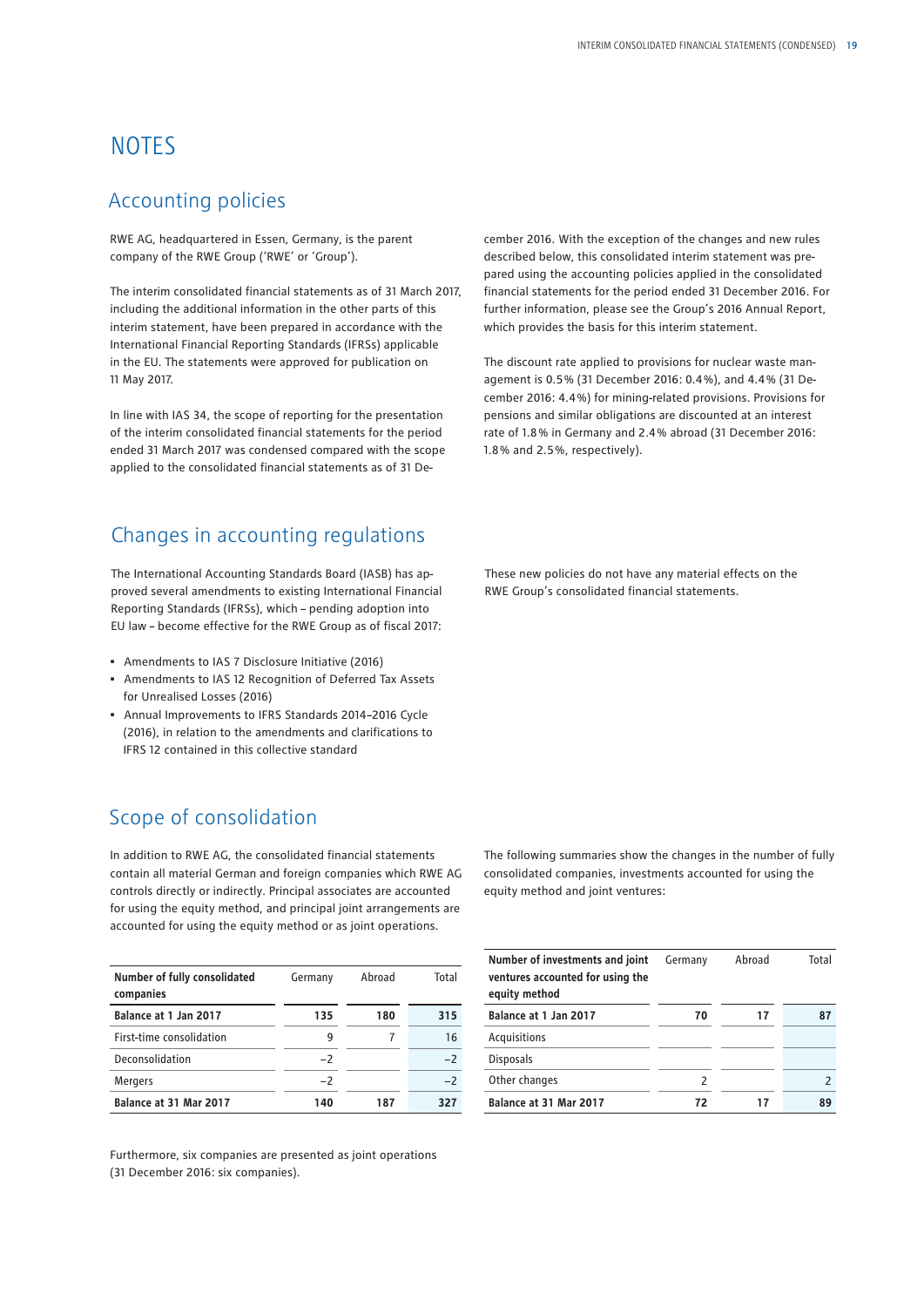### Acquisitions

#### **Belectric**

In early January 2017, innogy SE acquired 100 % of the shares in Belectric Solar&Battery GmbH (previously: Belectric Solar&Battery Holding GmbH) and thus obtained control. The company is active in the field of Operations&Maintenance (O&M) for solar farms, along with turn-key construction of solar farms and battery storage solutions (EPC services).

The initial accounting of the business combination has not been completed definitively due to the transaction's complex structure. The assumed assets and liabilities are presented in the following table:

The fair value of the receivables included in non-current and current assets amounted to €24 million.

Since its first-time consolidation, the company has contributed €21 million to the Group's revenue and −€2 million to the Group's income.

#### **WestEnergie GmbH**

In July 2015, RWE gained control of WestEnergie GmbH (now: NEW Netz GmbH and NEW Niederrhein Energie und Wasser GmbH), an investment which had previously been accounted for using the equity method, due to the expiry of a renouncement of a voting right. An update of the figures reported during first-time

### Revenue

Revenue generated by energy trading operations is stated as net figures, i.e. only reflecting realised gross margins.

### Share-based payment

The consolidated financial statements for the period ended 31 December 2016 presented the share-based payment system for executives of RWE AG and subordinate affiliates. As part of

### Impairments and provisions

On 1 January 2017, the previous segment 'Conventional Power Generation' was divided into the two new segments 'Lignite& Nuclear' and 'European Power'. This resulted in the previous cash-generating unit for the power plant portfolio being split up. An impairment test was conducted for this reason, leading to a write-back of €401 million for the new cash-generating unit 'Lignite&Nuclear' (recoverable amount: €1.4 billion). As a coun-

| <b>Balance-sheet items</b><br>$\epsilon$ million | IFRS carrying amounts (fair values)<br>at first-time consolidation |
|--------------------------------------------------|--------------------------------------------------------------------|
| Non-current assets                               | 56                                                                 |
| Current assets                                   | 87                                                                 |
| Non-current liabilities                          |                                                                    |
| <b>Current liabilities</b>                       | 63                                                                 |
| Net assets                                       | 73                                                                 |
| Cost (not affecting cash)                        | 74                                                                 |
| Goodwill                                         |                                                                    |

The tentative purchase price amounts to €74 million and includes a conditional payment obligation of €7 million. The final purchase price should be determined in the second quarter of 2017. The goodwill is largely associated with expected future use and synergistic effects.

consolidation and as of 31 March 2016 was performed during the period under review and resulted in adjustments to the assumed assets and liabilities as of 30 June 2016. The figures for the first quarter of 2016 were adjusted accordingly.

the Long-Term Incentive Plan for executives entitled 'Strategic Performance Plan' (SPP), another tranche was issued during the first quarter of 2017.

teracting effect, impairments were recognised and provisions for contingent losses were formed in the amount of €321 million for the new cash-generating unit 'European Power' (recoverable amount: €0 billion). The recoverable amounts were determined on the basis of fair value less costs to sell, using the same valuation models and parameters as for 31 December 2016.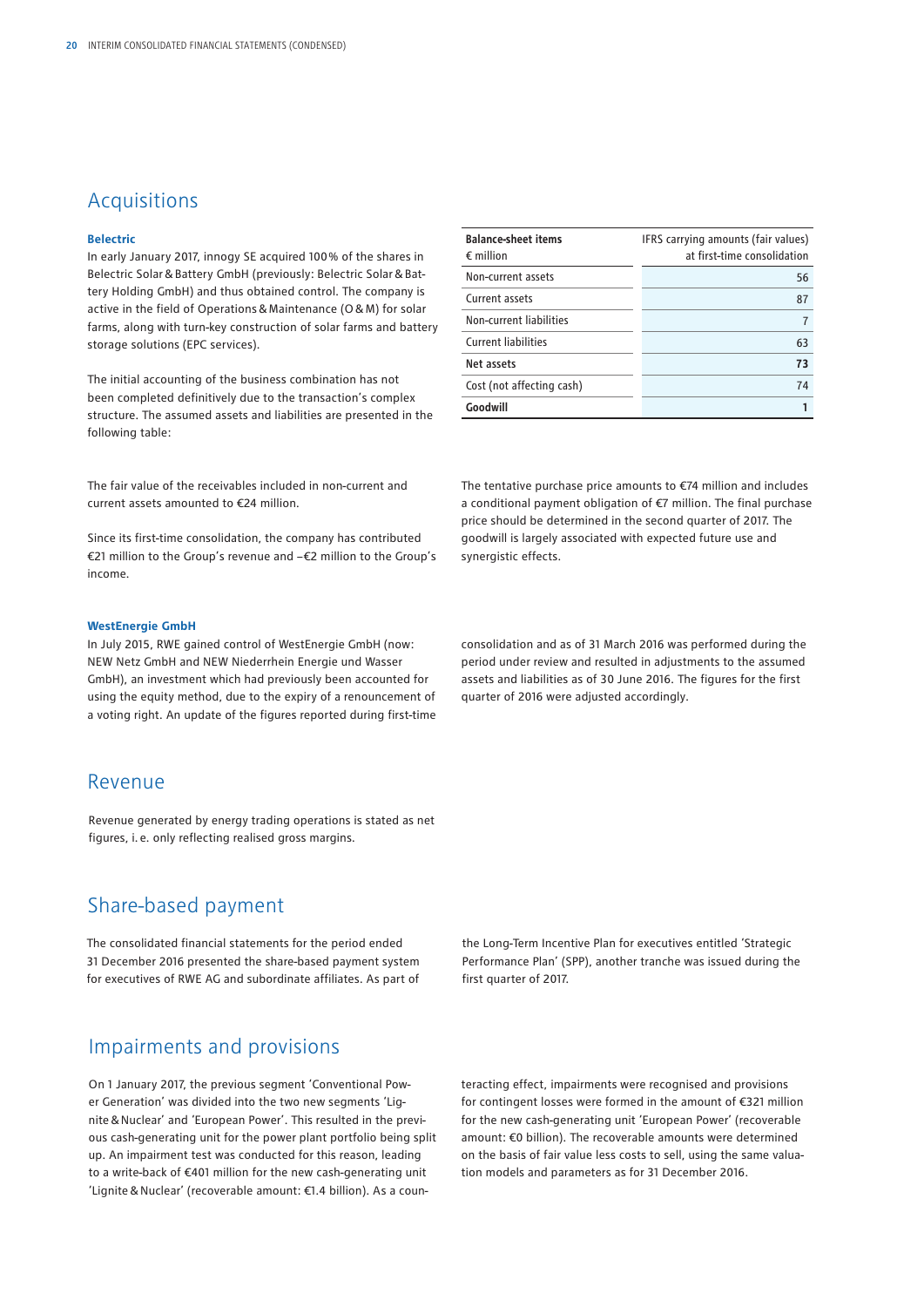## Dividend distribution

RWE AG's Annual General Meeting, held on 27 April 2017, decided to pay a dividend of €0.13 per individual, dividend-bearing preferred share for fiscal 2016 (previous year: €0.13). The dividend

payment totalled €5 million (previous year: €5 million). As in the previous year, no dividend was paid for common shares.

### Earnings per share

|                                                           |                    | Jan – Mar | Jan – Mar |
|-----------------------------------------------------------|--------------------|-----------|-----------|
|                                                           |                    | 2017      | 2016'     |
| Net income/income attributable to RWE AG shareholders     | $\epsilon$ million | 946       | 860       |
| Number of shares outstanding (weighted average)           | thousands          | 614,745   | 614.745   |
| Basic and diluted earnings per common and preferred share |                    | 1.54      | 1.40      |

1 Prior-year figures adjusted.

## Related party disclosures

The RWE Group classifies associated companies and joint ventures as related parties. In the first quarter of 2017, transactions concluded with material related parties generated €717 million in income (first quarter of 2016: €952 million) and €860 in expenses (first quarter of 2016: €848 million). As of 31 March 2017, accounts receivable amounted to €539 million (31 December 2016: €511 million) and accounts payable totalled €197 million (31 December 2016: €150 million). All business transactions

Reporting on financial instruments

Financial instruments are divided into non-derivative and derivative. Non-derivative financial assets essentially include other financial assets, accounts receivable, marketable securities and cash and cash equivalents. Financial instruments in the 'Available for sale' category are recognised at fair value, and other non-derivative financial assets at amortised cost. On the liabilities side, non-derivative financial instruments principally include liabilities recorded at amortised cost.

The fair value of financial instruments 'Available for sale' which are reported under other financial assets and securities is the published exchange price, insofar as the financial instruments are traded on an active market. The fair value of non-quoted debt and equity instruments is determined on the basis of discounted expected payment flows, taking into consideration macroeconomic developments and corporate planning data. Current market interest rates corresponding to the term and remaining maturity are used for discounting.

are concluded at arm's length conditions and on principle do not differ from those concluded with other companies. Other obligations from executory contracts amounted to €1,200 million (31 December 2016: €1,203 million).

Above and beyond this, the RWE Group did not execute any material transactions with related companies or persons.

Derivative financial instruments are recognised at fair value as of the balance-sheet date, insofar as they fall under the scope of IAS 39. Exchange-traded products are measured using the published closing prices of the relevant exchange. Non-exchange traded products are measured on the basis of publicly available broker quotations or, if such quotations are not available, of generally accepted valuation methods. In doing so, we draw on prices on active markets as much as possible. If such are not available, company-specific planning estimates are used in the measurement process. These estimates encompass all of the market factors which other market participants would take into account in the course of price determination. Assumptions pertaining to the energy sector and the economy are the result of a comprehensive process involving both in-house and external experts.

The measurement of the fair value of a group of financial assets and financial liabilities is conducted on the basis of the net risk exposure per business partner in accordance with IFRS 13.48.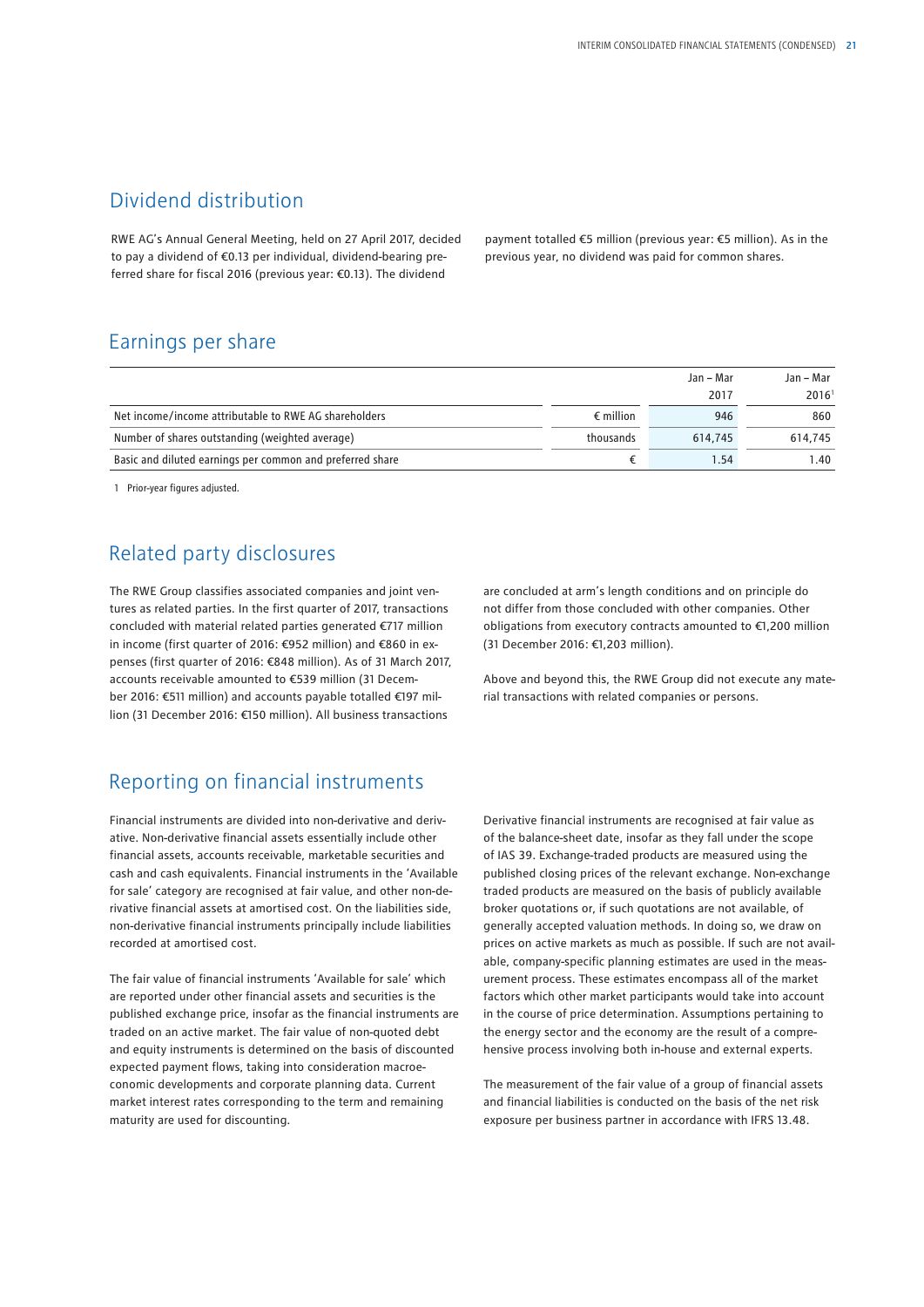As a rule, the carrying amounts of financial assets and liabilities subject to IFRS 7 are identical with their fair values. There are deviations only in relation to bonds, commercial paper, bank debt and other financial liabilities. Their carrying amounts totalled €19,449 million (31 December 2016: €18,183 million) and their fair values totalled €22,076 million (31 December 2016: €20,541 million).

The following overview presents the main classifications of financial instruments measured at fair value in the fair value hierarchy

prescribed by IFRS 13. In accordance with IFRS 13, the individual levels of the fair value hierarchy are defined as follows:

- Level 1: Measurement using (unadjusted) prices of identical financial instruments formed on active markets
- Level 2: Measurement on the basis of input parameters which are not the prices from Level 1, but which can be observed for the financial instrument either directly (i.e. as price) or indirectly (i.e. derived from prices)
- Level 3: Measurement using factors which cannot be observed on the basis of market data

| Fair value hierarchy<br>$\epsilon$ million | Total<br>31 Mar<br>2017 | Level 1 | Level <sub>2</sub> | Level 3 | Total<br>31 Dec<br>2016 | Level 1 | Level <sub>2</sub> | Level 3 |
|--------------------------------------------|-------------------------|---------|--------------------|---------|-------------------------|---------|--------------------|---------|
| Other financial assets                     | 1,060                   | 65      | 182                | 813     | 1,055                   | 64      | 202                | 789     |
| Derivatives (assets)                       | 3,629                   |         | 3,603              | 25      | 6,494                   | 2       | 6,455              | 37      |
| of which: used for<br>hedging purposes     | 1,327                   |         | 1,327              |         | 2,175                   |         | 2,175              |         |
| Securities                                 | 10,225                  | 4,746   | 5,479              |         | 9,825                   | 6,776   | 3,049              |         |
| Derivatives (liabilities)                  | 3,113                   |         | 3,099              | 14      | 5,703                   | 8       | 5,685              | 10      |
| of which: used for<br>hedging purposes     | 912                     |         | 912                |         | 1,240                   |         | 1,240              |         |

The development of the fair values of Level 3 financial instruments is presented in the following table:

| Level 3 financial instruments:<br>Development in 2017 | Balance at<br>I Jan 2017 | Changes in the<br>scope of      | Changes               | Balance at<br>31 Mar 2017 |     |
|-------------------------------------------------------|--------------------------|---------------------------------|-----------------------|---------------------------|-----|
| consolidation,<br>currency<br>adjustments and         |                          | Recognised in<br>profit or loss | With a cash<br>effect |                           |     |
| $\epsilon$ million                                    |                          | other                           |                       |                           |     |
| Other financial assets                                | 789                      | 14                              | 8                     |                           | 813 |
| Derivatives (assets)                                  | 37                       |                                 | $-8$                  | $-4$                      | 25  |
| Derivatives (liabilities)                             | 10 <sup>°</sup>          |                                 |                       |                           | 14  |

| Level 3 financial instruments:<br>Development in 2016 | Balance at<br>1 Jan 2016 | Changes in the<br>scope of                             | Changes                         | Balance at<br>31 Mar 2016 |     |
|-------------------------------------------------------|--------------------------|--------------------------------------------------------|---------------------------------|---------------------------|-----|
| $\epsilon$ million                                    |                          | consolidation,<br>currency<br>adjustments and<br>other | Recognised in<br>profit or loss | With a cash<br>effect     |     |
| Other financial assets                                | 608                      | 9                                                      |                                 |                           | 623 |
| Derivatives (assets)                                  | 57                       |                                                        | $-9$                            | $-7$                      | 41  |
| Derivatives (liabilities)                             | 21                       |                                                        | -6                              | $-8$                      |     |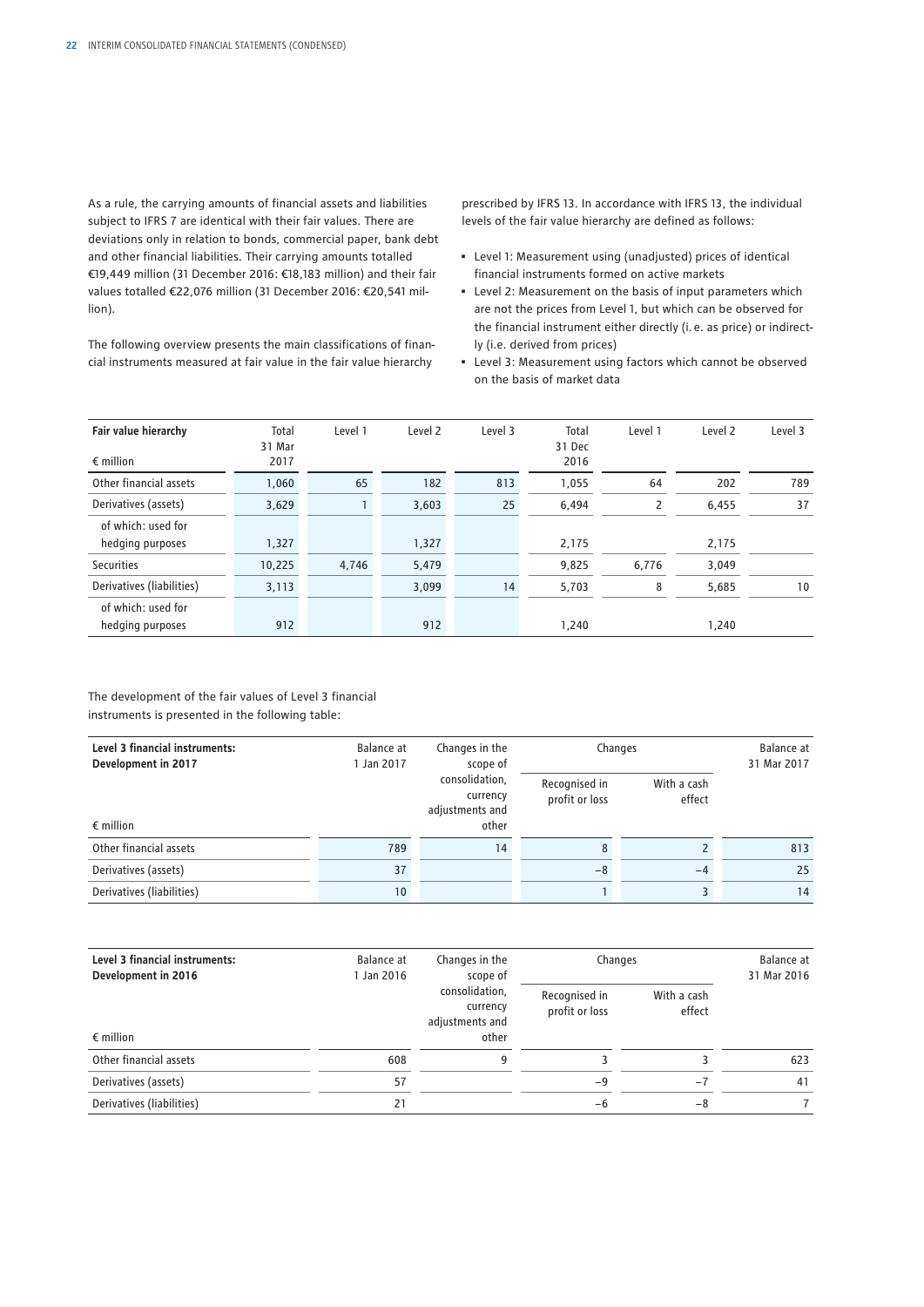Amounts recognised in profit or loss generated through Level 3 financial instruments relate to the following line items in the income statement:

| Level 3 financial instruments:       | Total     | Of which:             | Total     | Of which:             |
|--------------------------------------|-----------|-----------------------|-----------|-----------------------|
| Amounts recognised in profit or loss | Jan - Mar | attributable to       | Jan – Mar | attributable to       |
|                                      | 2017      | financial instruments | 2016      | financial instruments |
|                                      |           | held at the           |           | held at the           |
| $\epsilon$ million                   |           | balance-sheet date    |           | balance-sheet date    |
| Revenue                              |           |                       | 15        | 15                    |
| Cost of materials                    | $-8$      | $-8$                  | $-7$      | $-7$                  |
| Other operating income/expenses      | 8         | 8                     |           | 3                     |
| Income from investments              |           |                       | $-29$     |                       |
| Income from discontinued operations  |           |                       | $-7$      | $-7$                  |
|                                      |           |                       | $-25$     | 4                     |

Level 3 derivative financial instruments essentially consist of energy purchase agreements, which relate to trading periods for which there are no active markets yet. The valuation of such depends on the development of gas prices in particular. All

other things being equal, rising gas prices cause the fair values to increase and vice-versa. A change in pricing by +/−10 % would cause the market value to rise by €4 million or decline by €4 million.

## Events after the balance-sheet date

The following major events occurred in the period from 1 April 2017 until preparation of the interim financial statement on 11 May 2017:

#### **Dividend payment by innogy**

On 24 April 2017, the ordinary Annual General Meeting of innogy SE resolved to distribute a dividend of € 1.60 per individual dividend-bearing share for the fiscal year from 1 January 2016 to 31 December 2016. Payment of the dividend occurred on 27 April 2017. It amounted to a total of €683 million for the 426,624,685 shares held by RWE AG.

#### **Placement of senior debt**

On 5 April 2017, innogy placed its first senior bond on the market. With a volume of €750 million and a tenor of eight years, the bond was issued by innogy Finance B.V., with a guarantee by innogy SE. The bond has an annual coupon of 1.00 % and an issue price of 99.466 %, with a yield of 1.07 % p.a.

#### **Cancellation of a hybrid bond**

A hybrid bond with a volume of CHF 250 million (book value of €234 million) was called on 13 February 2017 and redeemed on 4 April 2017, without this instrument being refinanced with a new hybrid bond.

#### **Sale of a power station**

On 30 March 2017, RWE Generation SE concluded a contract for the sale of a power station which it did not operate itself. As of the balance-sheet date, the sale was still pending subject to approval. Based on a letter from the Executive Board of RWE Generation SE dated 2 May 2017, the Supervisory Board of RWE Generation SE approved the sale of the power plant. The asset is assigned to the segment European Power. The transaction should be completed in the second quarter of 2017.